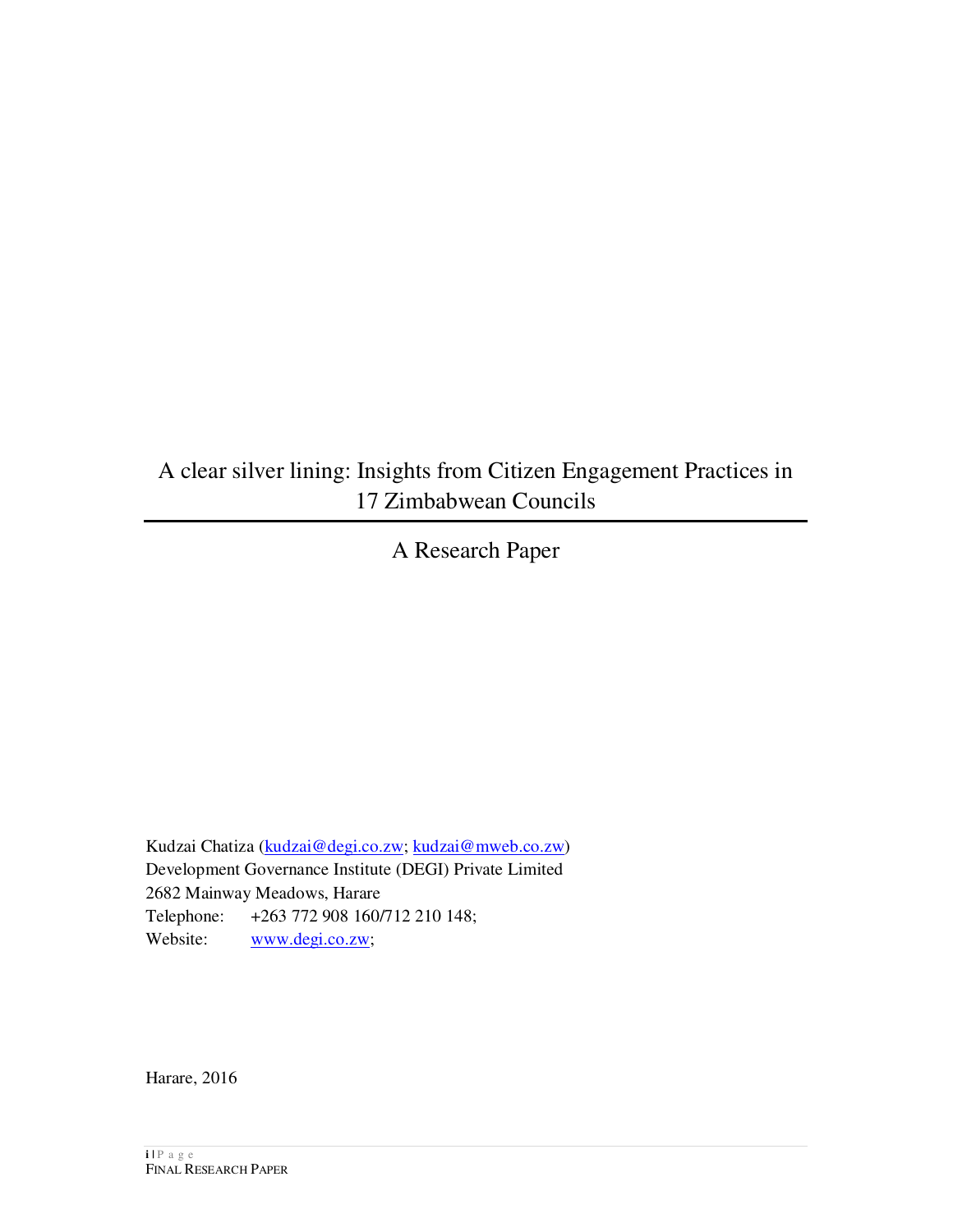© Commonwealth Local Government Forum (CLGF) and European Union Delegation in Zimbabwe, 2016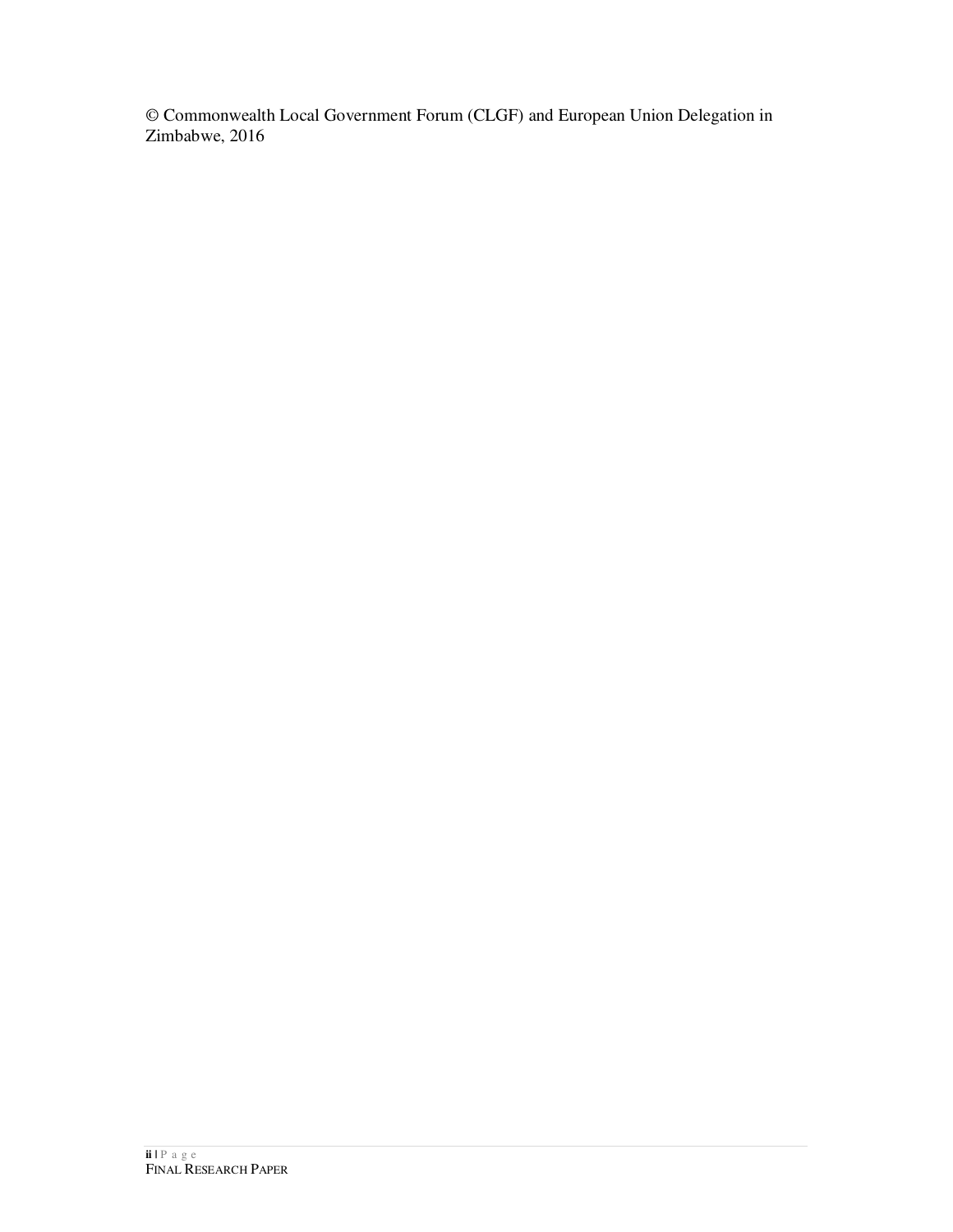# TABLE OF CONTENTS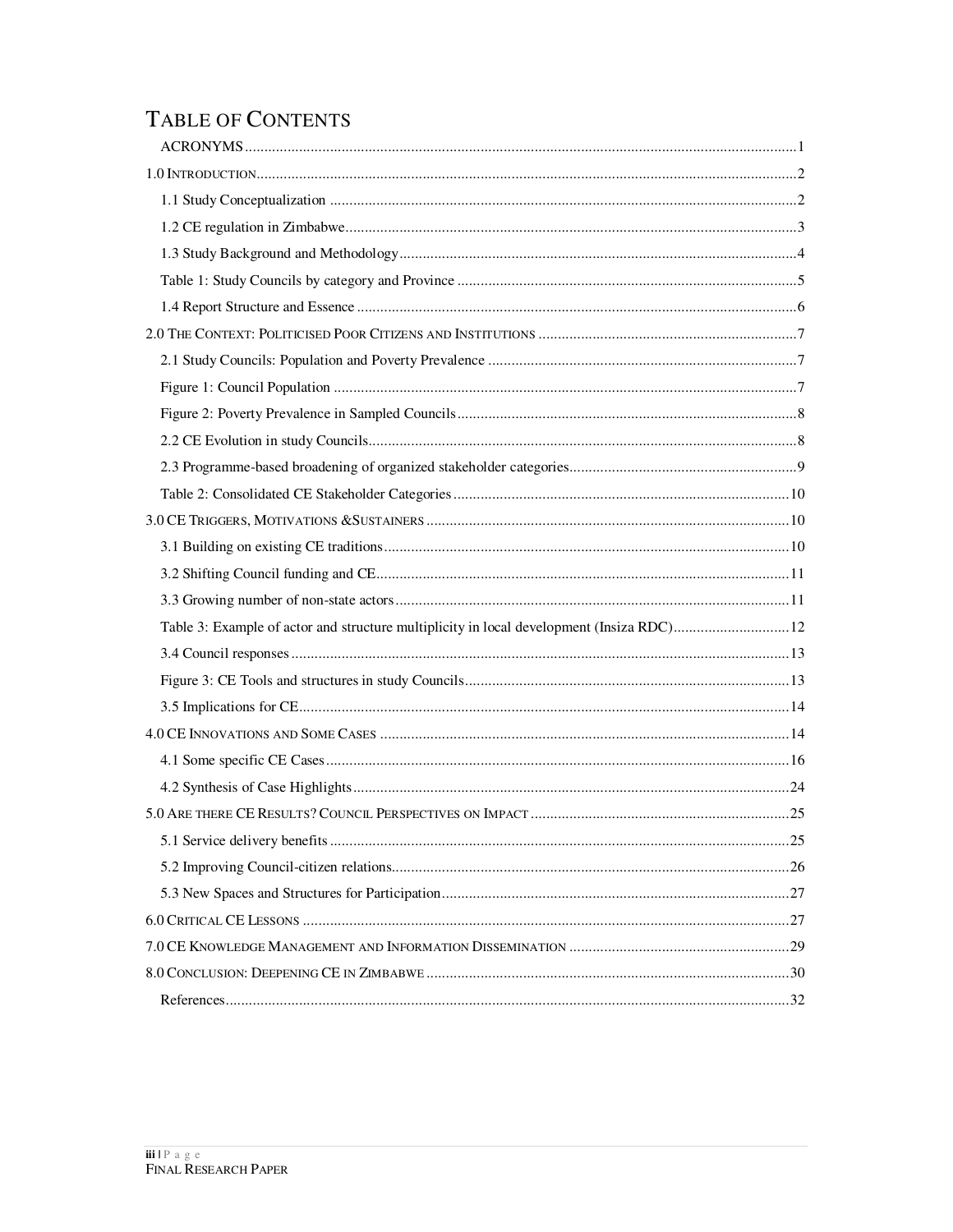## ACRONYMS

| <b>BPRA:</b>       | Bulawayo Progressive Residents` Association                    |
|--------------------|----------------------------------------------------------------|
| CBM:               | <b>Community Based Maintenance</b>                             |
| CBO <sub>s</sub> : | <b>Community Based Organisations</b>                           |
| CBP:               | <b>Community Based Planning</b>                                |
| CE:                | Citizen Engagement                                             |
| CHRA:              | <b>Combined Harare Residents Association</b>                   |
| CLGF:              | <b>Commonwealth Local Government Forum</b>                     |
| CSO:               | Civil Society Organisations                                    |
| DDF:               | District Development Fund                                      |
| ESAP:              | Economic Structural Adjustment Programme                       |
| EU:                | European Union                                                 |
| HSUP:              | Harare Slum Upgrading Programme                                |
| JICA:              | Japanese International Co-operation Agency                     |
| MDC:               | Movement for Democratic Change                                 |
| MITA:              | Mutoko Informal Traders` Association                           |
| <b>MNRDC:</b>      | Mhondoro-Ngezi Rural District Council                          |
| MOU:               | Memorandum of Understanding                                    |
| NANGO:             | National Association of Non-Governmental Organisations         |
| PB:                | Participatory Budgeting                                        |
| RDC:               | <b>Rural District Council</b>                                  |
| SLB:               | Service Level Benchmarking                                     |
| UNDP:              | United Nations Development Programme                           |
| <b>UNICEF:</b>     | United Nations Children's Fund                                 |
| <b>USAID:</b>      | United States Agency for International Development             |
| WASH:              | Water and Sanitation Hygiene                                   |
| <b>ZANUPF:</b>     | Zimbabwe African National Union- Patriotic Front               |
| ZHPF:              | Zimbabwe Homeless People Federation                            |
| ZIMASSET:          | Zimbabwe Agenda for Sustainable Socio-Economic Transformation. |
| ZIMSTAT:           | Zimbabwe National Statistics Agency                            |
| ZINARA:            | Zimbabwe National Road Authority                               |
| ZINWA:             | Zimbabwe National Water Authority                              |
| ZITF:              | Zimbabwe International Trade Fair                              |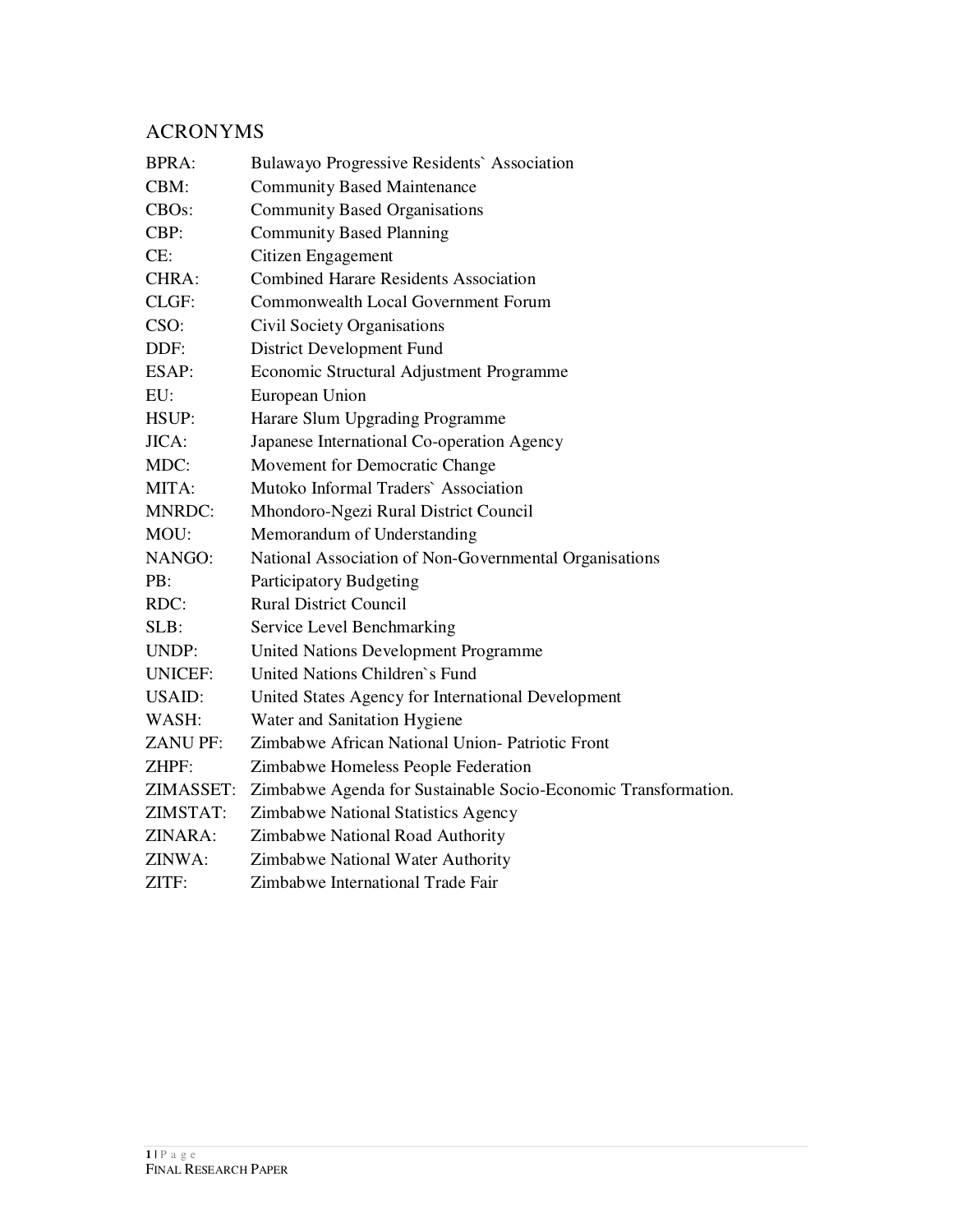## 1.0 INTRODUCTION

This report follows a study of citizen engagement practices of seventeen (17) Councils in Zimbabwe. Ten (10) of these are rural and seven (7) are urban local government authorities. It captures i) the context within which the Councils are practicing citizen engagement, ii) justifications for adopting various citizen engagement tools and structures, iii) models and innovations, iv) impact of citizen engagement from their perspective,  $v$ ) lessons, and vi) citizen engagement knowledge management and information dissemination practices. Data gathering used a semi-structured guide administered by the Research Team in each of the Councils. Council officials and purposively identified citizens (other than Councillors) were met during the study.

## 1.1 STUDY CONCEPTUALIZATION

For purposes of this study, citizen engagement was defined as the deliberate processes that Councils implement to identify different individuals, groups of citizens and organizations existing and operating within their Councils areas for purposes of:

- i) **Informing**citizens of developments in or actions taken by Council;
- ii) **Gathering**citizens' views before making, as they make and after making,during and after implementing policy or programmatic decisions including but not limited to Council Budgets; and
- iii) **Seeking**citizens'material, financial, technical or other support for and working with them on agreed actions.

The study thus conceptualized as non-coercive Council-citizen contact in the course of managing local public affairs. Emphasis was on Council-steered or facilitated contact. Views of Council officials and documents shared were validated through seeking the perspectives of citizens during this study. This perspective was framed within our understanding of local government as community where Councils are expected to engage with citizens as individuals, groups of persons and organizations in the management of local public affairs. Such engagement enables i) the making of effective decisions, ii) informed stakeholder and citizens acceptance of such decisions (including obligations arising therefrom), and iii) broadbased and voluntary support for the necessary actions towards actualizing decisions taken.

In theory and practice this makes for effective local governance defined in relation to democracy, local development, responsiveness and accountability. Implementing participatory governance is impacted by local and national socio-political dynamics, local democracy traditions and the economic architecture of a specific Council. Regional/Council level dynamics dictate the presence and strategic influence of different social, economic and political groups, their interaction and how they mobilize sub-groups like women, those who are disabled, young people and the elderly. Involvement or visibility of weaker and hard to reach members of any society is further affected by engagement and public participation processes and structures in use by Councils.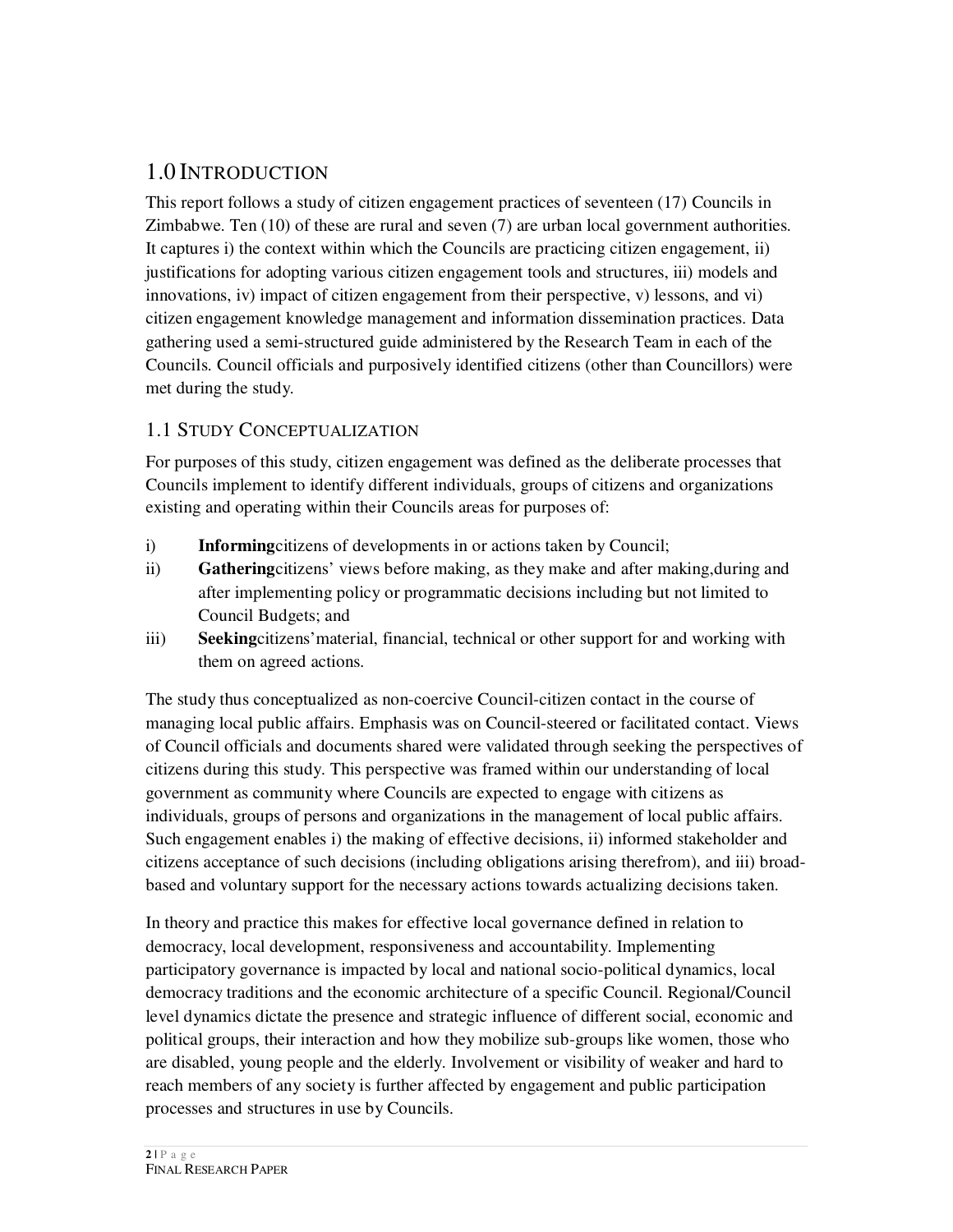## 1.2 CE REGULATION IN ZIMBABWE

At a national level citizen engagement dynamics are generally regulated by the Constitution. Particular provisions of the Constitution of Zimbabwe 2013 have opened up strategic scope for citizen engagement in ways that force public institutions (Councils included) to make fundamental changes to their internal and external liaison as they manage public affairs. These provisions are captured in Sections 3 (1a to h on founding values and principles; 2a, b and f on governance principles), 9 (good governance), 13 (2 and 3 on involving people in formulating and implementing development plans as well as the right of the people particularly women to equal opportunities in development), 16 (3 on due respect for the dignity of traditional institutions), 17 (1a and c on full participation of women in all spheres of society and on access to resources) and 19 to 23 that cover specific social groups (children, youths, the elderly, disabled persons and veterans of the liberation struggle). Chapter Four (4) of the Constitution, particularly Sections 51, 54-62, 67 and 68, 71-77, define rights that local authorities (as a tier of Government, Section 5c) have a clear responsibility to deliver on.

The Constitution provides a framework that goes beyond representation by elected officials as implied in Sections 20b, 21:2a and d, 22:3d, 58-62 where reference is made to individual rights and opportunities to exact accountability from public institutions. These sections provide for different groups to establish structures for the furtherance of their lawful rights (e.g. Section 60:4) reflecting that citizen engagement proceeds in a multi-actor environment where individuals directly exert their agency and also through organizations that they form. The relatively comprehensive framework for citizen rights, the use of the concepts of citizen and community in the Constitution of Zimbabwe 2013 suggests broad participation going beyond but not necessarily contradicting representative democracy.

At the time of conducting the study new local government legislation aligned to the Constitution remained in process. However, policy instruments like the Zimbabwe Agenda for Sustainable Socio-Economic Transformation (ZIMASSET) made after adoption of the constitution commit to good governance principles. ZIMASSET refers to social equity, an empowered society (in the vision), creation of an enabling environment, setting up a subcluster on governance and performance management, and, among others promises a peoplecentred and citizen-friendly government and private sector (Clauses 1.2 and 1.7). The Government of Zimbabwe therefore formally commits to openness and good governance as per the Constitution of Zimbabwe 2013.

Newer laws regulating local governance and development institutions particularly on the environment and water sectors have structures and processes for citizen engagement. Local government laws however lack robust provisions for citizen engagement. This leaves the quality of practice to be dependent on the capacity of individual Councils and the level of organization amongst citizens. As such, Councils generally innovate within the confines of the law, local governance traditions and pressure from organized citizens. Participation tools or mechanisms applicable in one jurisdiction for instance with regards participatory budgeting may not work in exactly the same manner in another Council. Citizen engagement in Zimbabwe's local government sector is considered to be poor and practice in this area is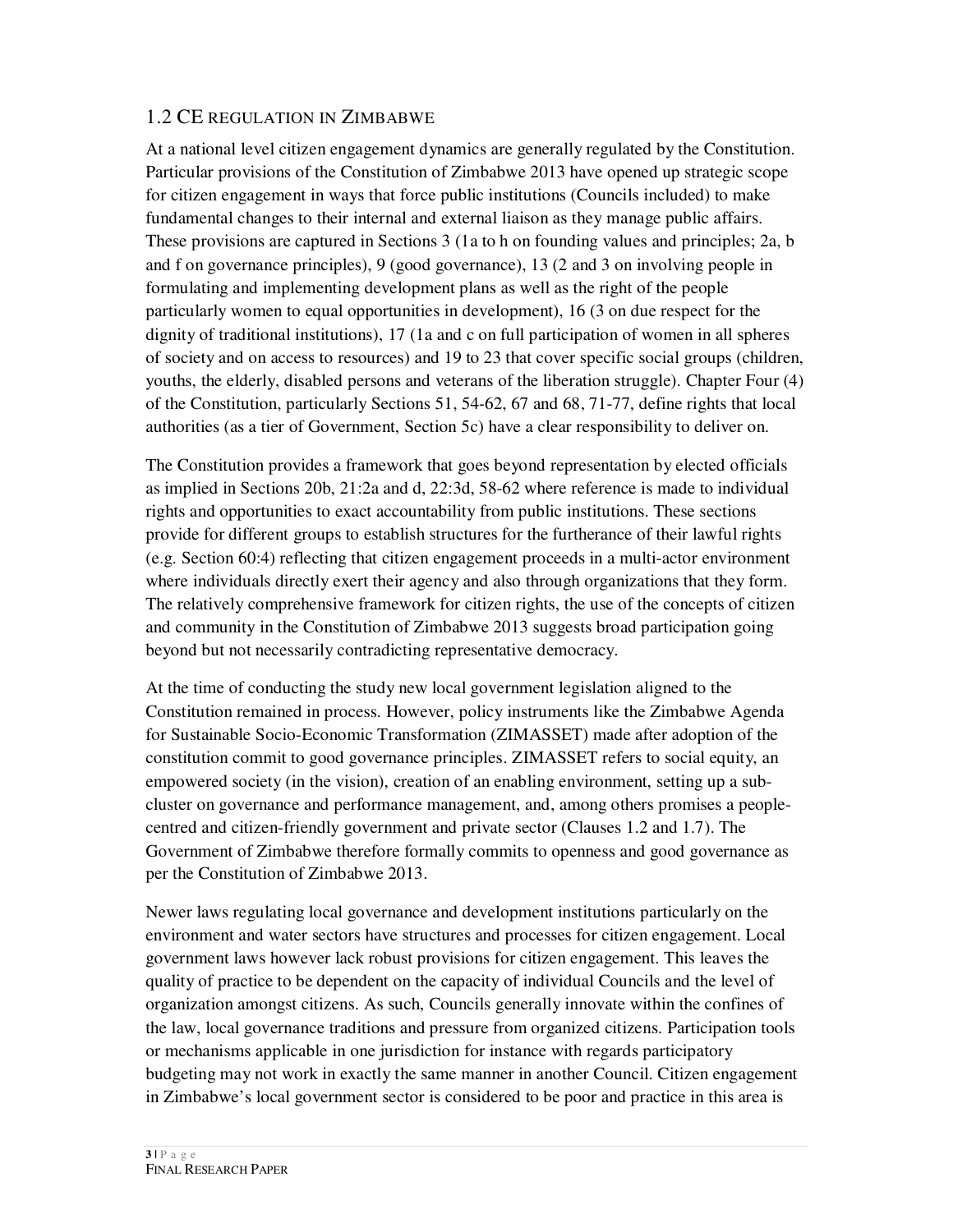generally shallow<sup>1</sup> and done as a ritual especially around budget preparation. The number of Councils considered as doing well in CE is low. Citizen responses in the 2013 capacity assessment also confirmed this (Chatiza et al 2013a). Councils are not doing any better than central government in terms of facilitating stakeholder engagement and public participation<sup>2</sup> (see also Chatiza et al 2013). Realizing that the Constitution makes participatory processes mandatory the Ministry responsible for local government is putting pressure on Councils to enhance citizen engagement. Circular 71 of February  $10^{th}$  2014 on gender and local authorities (Government of Zimbabwe 2014) is a good example of how Ministry was bringing Councils to act on the pressure arising from policy reforms citing the Constitution. Among others, the Circular refers to including gender in the key result areas of Chief Executive officers of Council, appointment of gender focal persons, undertaking genderbased budgeting, training of elected and appointed officials on gender, supporting participation of women officials in the Women Local Government Forum and providing gender reading materials. Ministry has also been able to make budget consultations compulsory (Chatiza et al 2013a).

Unfortunately, there are no common indicators to track CE. This makes support to Councils in this respect difficult. Other than anecdotal evidence, it is difficult to get critical data on which to base design and implementation of effective capacity development programmes on CE. This explains why the experiences of the 17 Councils provide a clear silver lining to the extent that they show something to build on. These 17 confirm that there are some Councils taking CE seriously. Council reports suggest innovations in this area, which justified the current documentation study. For instance, Mvurwi initiated stronger CE in solid waste management. It took initiatives to 'bin the town', improve monitoring of markets and has Solid Waste Monitors assigned to specific zones within the town. The performance and structures of health departments of Councils and also at individual facilities also reflect good practices that unfortunately are not being transferred to other departments. The City of Harare is cited as one Council where few departments led by the health department and followed by housing perform better in terms of citizen engagement.

## 1.3 STUDY BACKGROUND AND METHODOLOGY

The Commonwealth Local Government Forum (CLGF) is implementing a project on '**Strengthening Capacity for Local Governance and Service Delivery in Zimbabwe**' with European Union (EU) financial support. The project targets  $15$  Councils<sup>3</sup> in the provinces of Harare, Mashonaland East, Mashonaland West, Mashonaland Central and Manicaland. Result three (3) of the project is on documentation of good practices in stakeholder engagement and public participationby local governments. This particular study pursued this result and sought to identify, analyse and document *inclusive strategies, systems and practices of stakeholder engagement and public participation*in seventeen (17) Councils.

.

<sup>&</sup>lt;sup>1</sup>Interviews with senior officials of the Ministry responsible for local government (November  $2<sup>nd</sup>$  2015, Harare) <sup>2</sup>Interviews with senior officials of the Ministry responsible for local government (November  $2<sup>nd</sup>$  2015, Harare) <sup>3</sup>These are Buhera, Chipinge and Makoni (Manicaland Province), Manyame, Marondera and Mutoko (Mash. East Province), Chirundu, Kadoma, Nyaminyami and Zvimba (Mash. West Province), Mbire, Mvurwi and Rushinga (Mash. Central), Harare and Chitungwiza (Harare Province)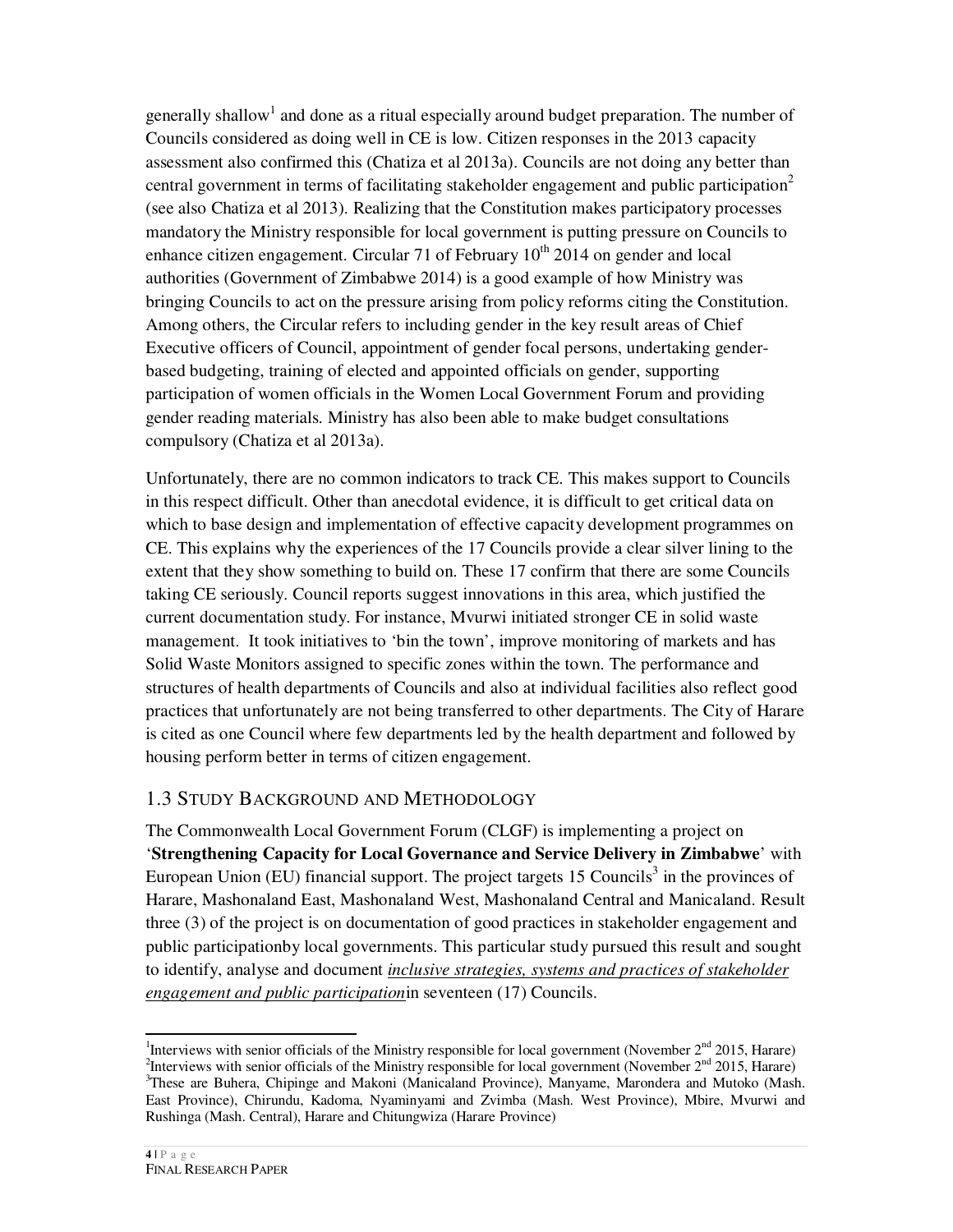Qualitative methodology was used for the documentation process. The 17 local authorities (Table1) were selected from the 92 local governments (32 urban and 60 rural) in consultation with Ministry of local government officials, CLGF as well as consultation of available literature. Central government officials were asked about the Councils (urban and rural) which they consider to be doing well in terms of stakeholder engagement and public participation. Data gathering was done between November  $23<sup>rd</sup>$  and December 11<sup>th</sup> 2015.

| <b>Rural District Councils</b> | <b>Province</b> | <b>Urban Councils</b> | <b>Province</b> |
|--------------------------------|-----------------|-----------------------|-----------------|
| Bikita,                        | Masvingo        | Bindura,              | Mash. Central   |
| Chipinge,<br>2.                | Manicaland      | 2.<br>Bulawayo,       | Bulawayo        |
| Gwanda,<br>3.                  | Mat. South      | Harare,<br>3.         | Harare          |
| Insiza,<br>4.                  | Mat. South      | 4. Kwekwe,            | Midlands        |
| 5. Manyame,                    | Mash. East      | 5. Masvingo,          | Masvingo        |
| 6. Mhondoro-Ngezi,             | Mash. West      | 6. Plumtree, and      | Mat. South      |
| Mutare,<br>7.                  | Manicaland      | Rusape.<br>7.         | Manicaland      |
| Mutoko,<br>8.                  | Mash. East      |                       |                 |
| Rushinga, and<br>9.            | Mash. Central   |                       |                 |
| 10. Umguza,                    | Mat. North      |                       |                 |
|                                |                 |                       |                 |
|                                |                 |                       |                 |

TABLE 1: STUDY COUNCILS BY CATEGORY AND PROVINCE

Available literature reviewed (Chatiza et al 2013; Centre for Municipal Research and Advice 2010; Kamete 2009; Kwinjo 2009; Marongwe et al 2011) and anecdotal evidence from key informants showed other Councils as worth of including in the sample. Key informants added RDCs like Goromonzi, Runde, Makoni, Buhera, Mangwe, Zvimba, Beit Bridge, Chivi (for the ZIMASSET Village) and Pfura. Additional Urban Councils included Mvurwi, Gokwe, Kariba, Chipinge, Zvishavane, Ruwa and Victoria Falls. In 2015, Victoria Falls was second runner-up in the Service Excellence Awards administered by the Contact Centre Association of Zimbabwe (Financial Gazette  $19<sup>th</sup>$  November 2015). Key informants noted that towns involved in the 14 Towns<sup>4</sup> WASH project were receiving support to improve citizen engagement and report on that every quarter. Further, Service Level Benchmarking (SLB) literature was reviewed to explore progress regarding citizen engagement. Clearly therefore, it is fair to observe that there is a corpus of evidence of citizen engagement good practices in local government. The mixture of inspirations aside, this confirms that there is somewhere build from.

For the 14 Towns WASH Project this current study made efforts to access previous quarterly reports through UNICEF without success. Secondary analysis could have yielded useful information in terms of strategies in use, challenges faced and lessons. The study acknowledges the role of projects/programmes in setting up or expanding existing citizen engagement practices. However, this study adopted the perspective of CE being the essence

 $\overline{a}$ 

<sup>4</sup>Bindura, Plumtree, Gokwe, Chipinge, Mvurwi, Mutoko Centre, Chivhu, Shurugwi, Chiredzi, Gwanda, Rusape, Zvishavane, Hwange and Karoi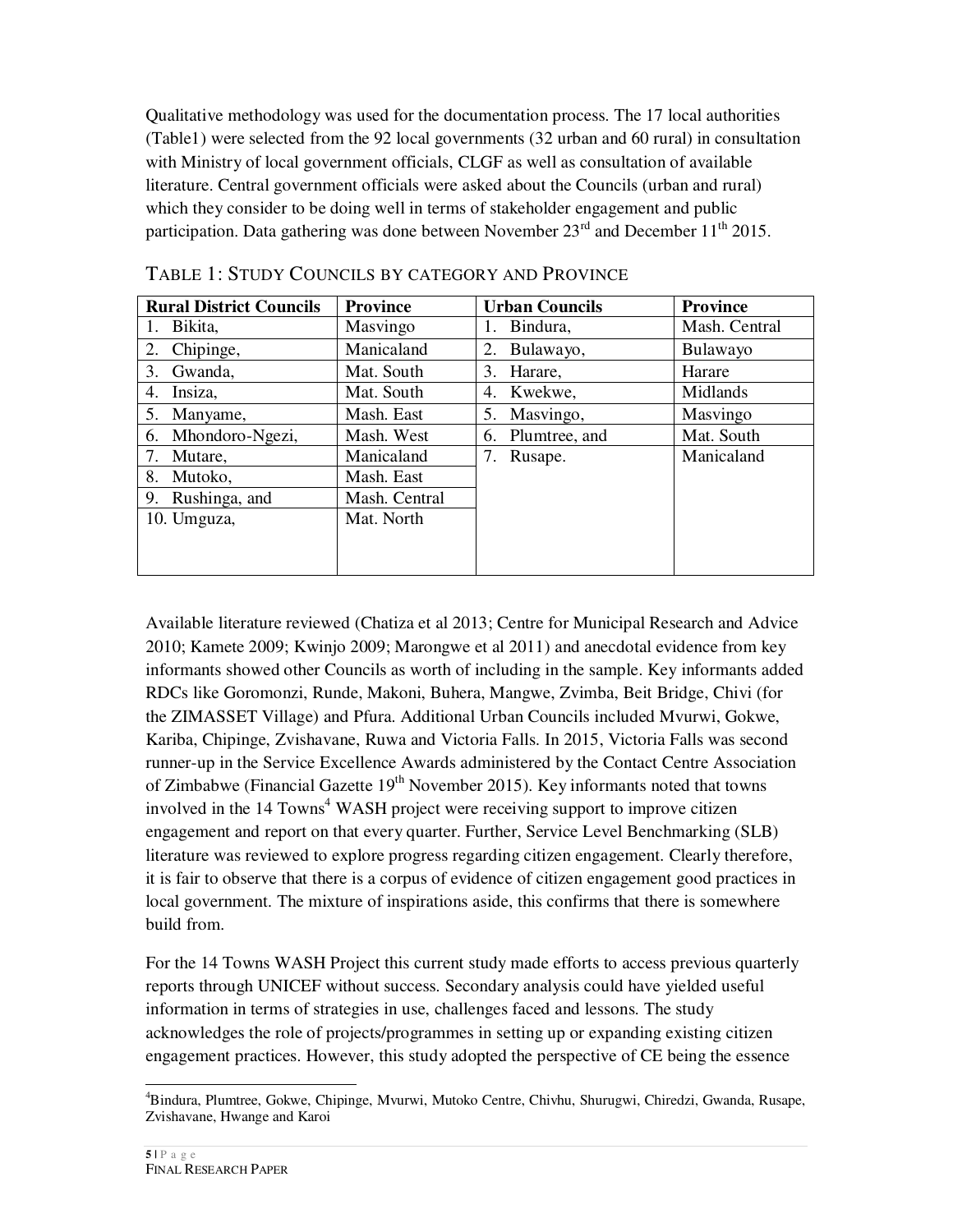of local governance and thus not necessarily requiring a specific project to be undertaken. As such, to the extent that any Council exists citizen engagement ought to be visible.

For data collection each Council was covered by a Research Assistant over 2 to 5 days. Each Council write-up, among others included the following:

- 1. Context and justification of the Citizen Engagement experiences of the Council;
- 2. Narration of implementation (historical and current relating to what is being done or was done, when, by who, with whom, methods used and facilitating structures);
- 3. Results of Citizen Engagement implementation (outputs e.g. a policy, MOU etc), outcomes (recorded changes in behavior e.g. increased willingness to pay bills, attend Council meetings etc) and impact (difference at Council and in the community in terms of service delivery, service maintenance i.e. indicators of participation delivering tangible results);
- 4. Perceptions of citizens and stakeholders (how do they feel about their participation);
- 5. Lessons related to specific experiences or examples; and
- 6. Dissemination of good practices.

The process of writing up a Council case constituted the first layer of data analysis. The second layer involved consolidating insights from the 17 Councils. No comparisons were made between the experiences of different Councils. This report is thus a consolidation of different insights from the 17 local authorities organized around the themes as shown in the Report Structure below. A deliberate effort was made to steer data gathering conversations away from general local government challenges to those that relate to an area of good practice. That way the documentation process built on what each Council already acknowledged to be working in terms of citizen engagement to identifying areas for further improvement.

## 1.4 REPORT STRUCTURE AND ESSENCE

The report has eight sections. The first section introduces the study. It is followed by six sections that present the findings. These are i) the context within which the Councils are practicing citizen engagement, ii) justifications for adopting various citizen engagement tools and structures, iii) models and innovations, iv) impact of citizen engagement from their perspective, v) lessons, and vi) citizen engagement knowledge management and information dissemination practices. The last section starts with reference to generic constraints before concluding the paper.

The paper pulls together the positive citizen engagement experiences and innovations from the 17 Councils. It is not a compilation of 17 citizen engagement cases but an analytical report. Further, there is no attempt to make a bee-line between citizen engagement practices and policy or legislation. This is because Zimbabwe has had delays in the alignment of its laws to the Constitution. In most parts the paper mentions specific Councils whose good practice will have been used. As such, the goodness of the practice is based less on compliance with normative or policy provisions and more on self-reported outcomes and impact attributed to use of various citizen engagement tools and processes. While we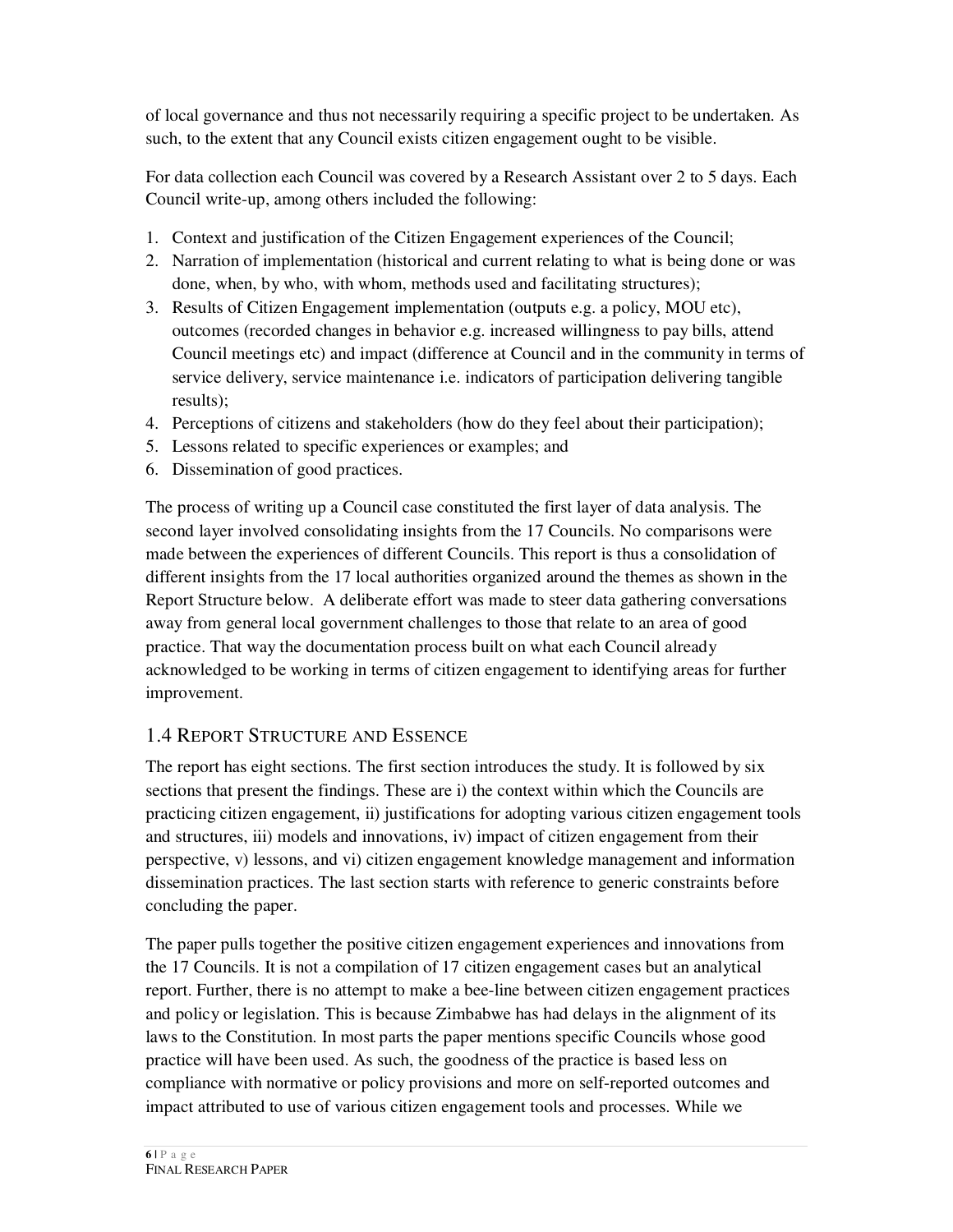acknowledge that the 17 Councils are leaders on citizen engagement, we are not sending the message that in the 75 other Councils there is nothing happening. The message is that the names of the other 75 do not come up often when citizen engagement is discussed.

## 2.0 THE CONTEXT: POLITICISED POOR CITIZENS AND INSTITUTIONS

## 2.1 STUDY COUNCILS: POPULATION AND POVERTY PREVALENCE

The seventeen (17) Councils are of varying sizes in spatial and population terms. The smallest of the Councils in terms of population in the sample is Plumtree at 11 660 and the largest is Harare with 1 468 767. Each of the Councils has a distinct socio-economic architecture both historically and at present. The variation is in terms of both performance and regional-national importance. As a consequence, the kind of actors (citizen and corporate) in the individual Council areas are different making for unique prospects for citizen engagement. The Figure below shows the population variations across the Councils.

## FIGURE 1: COUNCIL POPULATION



Source: ZIMSTAT (2012).

Using poverty prevalence as proxy for socio-economic performance i.e. delivery of socioeconomic goods and services, the richest and poorest Councils are Harare and Rushinga at 31.6% and 81.9% respectively (UNICEF et al 2015). While in general the rural-urban poverty gap is high it is critical to observe that some rural Council areas have lower poverty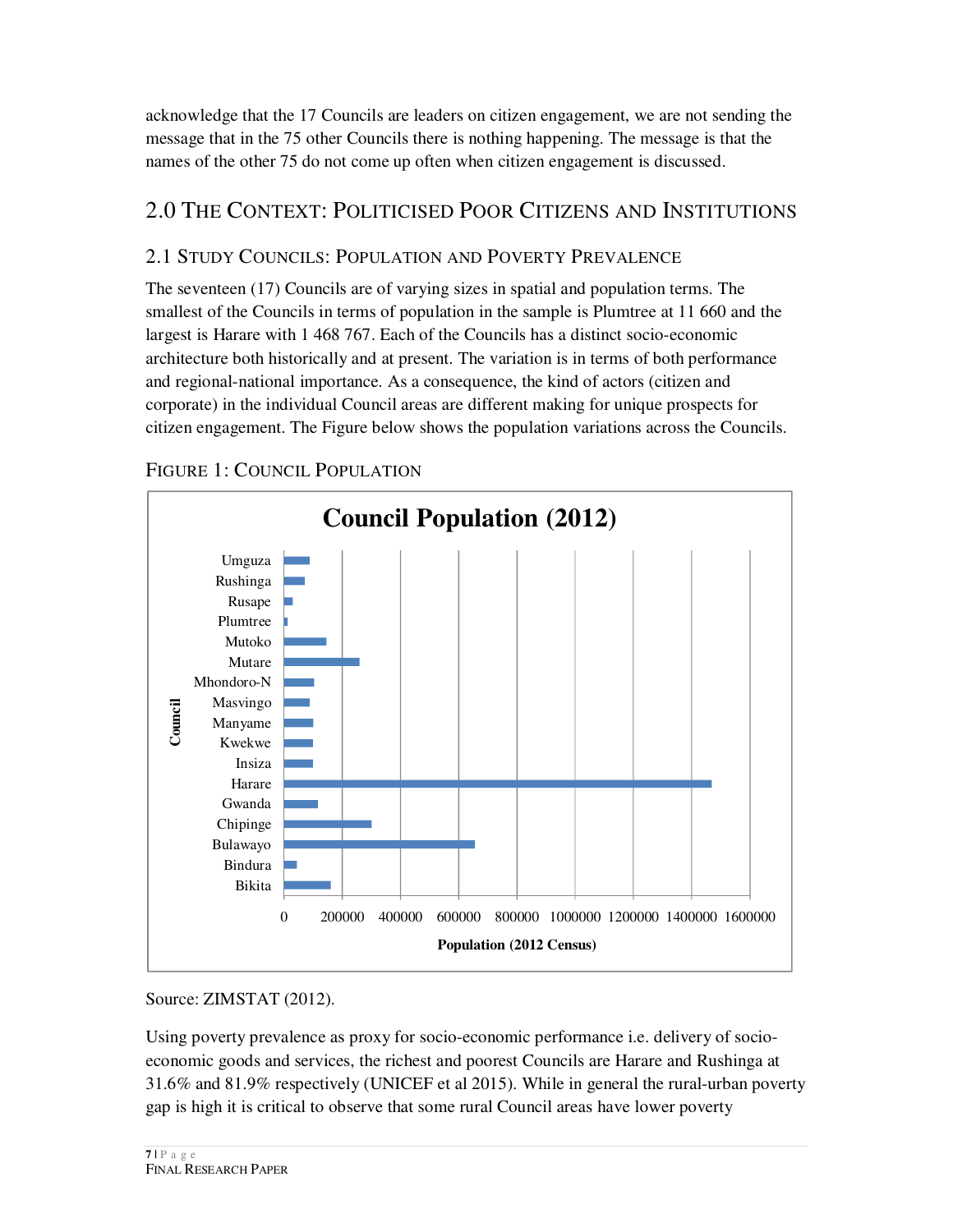prevalence than some urban Council areas. In the 17 Councils for instance, Kwekwe at 61.8% has higher poverty prevalence than Manyame-Seke and Mutare at 56.0% and 60.7% respectively, which are rural. The graph below is based on the Zimbabwe Poverty Atlas-2015 (UNICEF et al 2015) presents the poverty prevalence rates of 15 of the Councils in the sample. For Plumtree and Rusape average prevalence figures were not computed though their poorest-richest wards had prevalence rates of 32.9-45.1% and 30-48% respectively.



#### FIGURE 2: POVERTY PREVALENCE IN SAMPLED COUNCILS

Source: UNICEF et al 2015

#### 2.2 CE EVOLUTION IN STUDY COUNCILS

Despite the differences there are common contextual factors relevant to citizen engagement that the study found. Council informants painted a picture of their Councils evolving in terms of citizen engagement from erratic and problem or crisis orientation, closed and opaque systems, Council as expert institution making all decisions and 'ploughing through citizen resistance' during implementation towards embracing plural competences and decision making in consultation. The evolution was largely involuntary. Spatial, socio-demographic structures, local political layers and economic changes have been driving Councils towards new ways of conducting Council business. Related to these changes has been rising poverty (often used to justify inability by citizens to meet their obligations to Councils) and citizen unwillingness to pay for services both at a time when extra-Council sources (e.g. grants from central government) have become unavailable.

The economic and urban development informalization that started during Economic Structural Adjustment Programme (ESAP) implementation (in the 1990s) continued post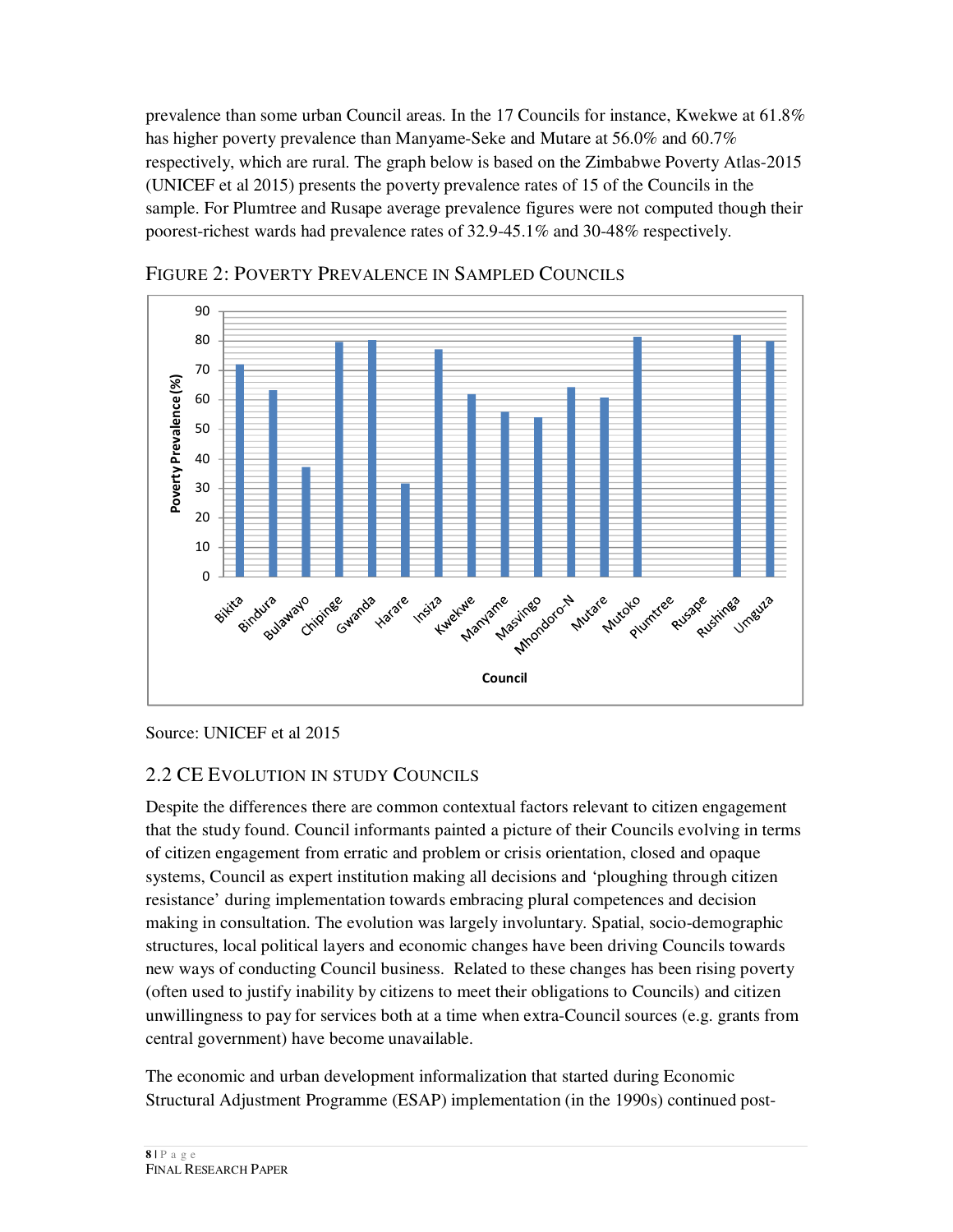2000 as the economy shrunk and adopted a new architecture. The new economic structure was forced on the country in part by radical and extensive land reforms which affected vertical-horizontal industrial linkages, land tenure, ownership and development, food production and agricultural productivity, displaced socio-economic actors, disempowered some local development institutions and generally redistributed the population locally, regionally and nationally often with inadequate spatial and economic planning. Big cities like Harare and Bulawayo have witnessed serious de-industrialisation as availability of raw materials for the manufacturing sector got choked. Rural local authorities' revenue databases and overall legitimacy in the eyes of some of their 'new citizens' have also gone through seismic changes in recent years. Economic changes in the Council areas have eroded social development prospects hence rising poverty. In essence, Councils engage citizens in a context of economic under-performance, socio-political mistrust, poor service delivery by Councils and rising citizen demands for quality services. The emerging economic framework is fragile and seems unable to support effective local government. Social and political interaction has also been polarized post-1999 affecting citizen engagement. While the 2013 Constitution provides sound democratic values their operationalization is dependent on a politically and financially weak national government.

Zimbabwe's post-1999 local and national political landscape witnessed fierce competition between ZNAU PF and the Movement for Democratic Change (MDC). The latter made early inroads into local government raising citizen expectations for local governance improvements. However, this somewhat inspired a ZANU-PF controlled central government to resist any sector reforms. In fact, a number of changes in terms of policy, legislative and administrative imperatives for central government oversight of Councils changed in ways that detracted from citizen engagement in some local authorities. The study learnt of disengagement by some local business people from longstanding support to and interaction with one Council. The withdrawal made political sense as it was considered difficult for stakeholders mobilized/engaged by a ZANU-PF controlled Council to continue with a new political leadership at Council. Senior Council staff (CEOs and Town Clerks) has also gone through difficulties in adjusting to the overly politicized contests to control Councils.

## 2.3 PROGRAMME-BASED BROADENING OF ORGANIZED STAKEHOLDER **CATEGORIES**

There has been an increase in the range of categories of individuals and organizations with which Councils engage. Support for citizen engagement for the sample Councils is attributed to programmes designed and implemented by local and international non-state development organizations. The USAID funded Urban Institute programmes, UNDP, UNICEF, the World Bank, JICA, GIZ, European Commission, Sida, Practical Action (ex-Intermediate Technology Development Group), the Municipal Development Partnership for East and Southern Africa, Africa Community Publishing and Development Trust, Women in Politics Support Unit, the Zimbabwe Women's Resource Centre and Network, Dialogue on Shelter for Homeless People in Zimbabwe Trust, Gender Links, NANGO, Local Governance Community Capacity Building and Development Trust myriad other local non-governmental and community-based organizations are cited as having supported and innovated around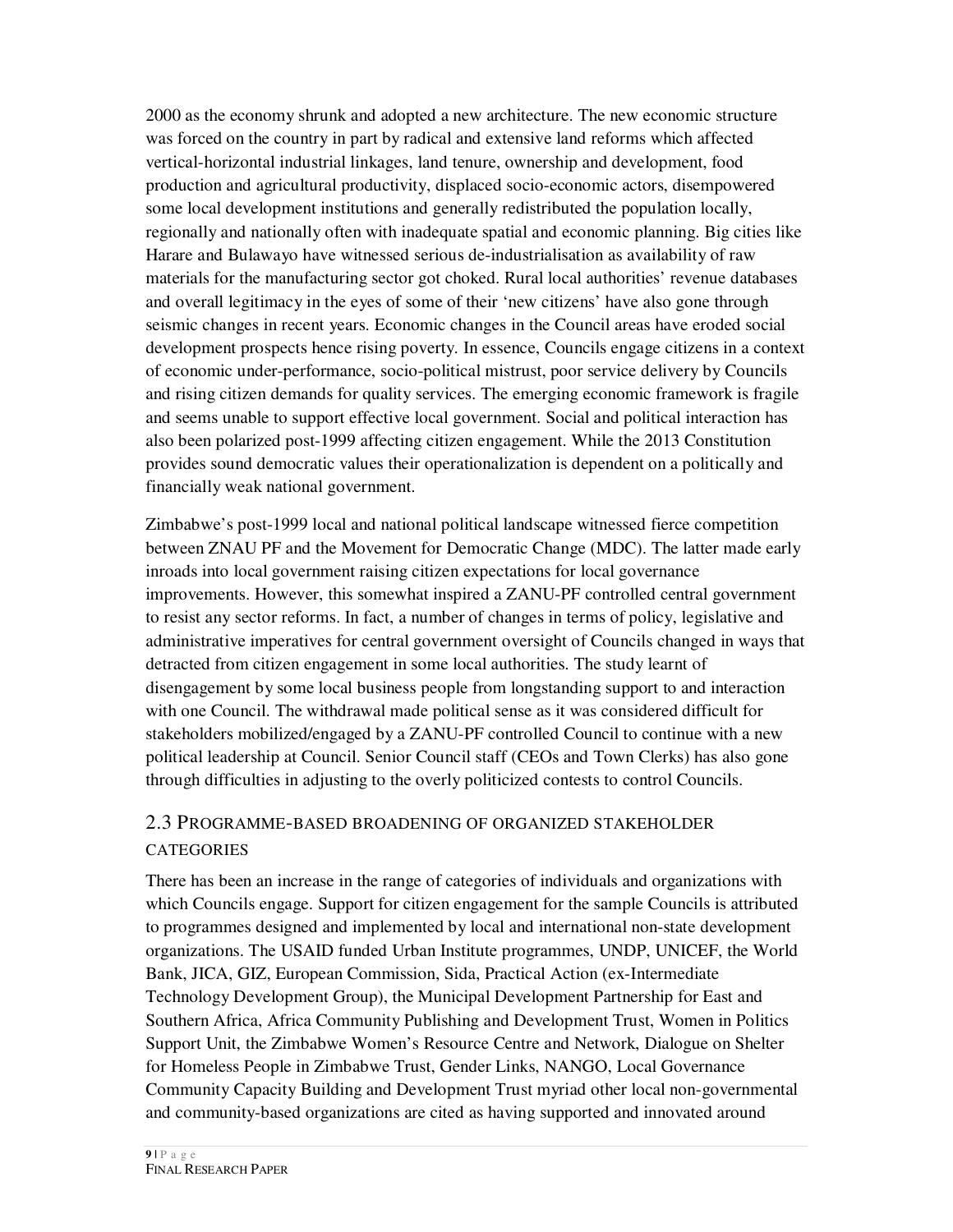citizen engagement. The support has generally been framed as Participatory Planning and Budgeting, Gender-Based Budgeting or simply as local government and community capacity development. The non-governmental development organizations have brought in international good practices through their programmes with some of the supported activities involving local and international exchange visits.

The socio-economic and political complexity within which citizen engagement proceeds is thus a product of the efforts of citizens (organized and un-organized), state and non-state development organizations. This complexity is reflected in the categories of stakeholders in Council databases. The Table below shows the collated list of stakeholders that Councils engage (not in any order).

| <b>Stakeholder Category</b>                          | <b>Presence on Council databases</b> |                |
|------------------------------------------------------|--------------------------------------|----------------|
|                                                      | <b>Rural</b>                         | <b>Urban</b>   |
| <b>State-Owned Enterprises or Companies</b><br>1.    | Yes                                  | Low            |
| Individual Private Sector Companies e.g. Mines<br>2. | Yes                                  | Yes            |
| 3.<br>Departments of Central Government Ministries   | Yes                                  | Yes            |
| <b>Traditional Leaders</b><br>4.                     | Yes                                  | N <sub>0</sub> |
| 5.<br><b>Residents Associations</b>                  | Yes                                  | Yes            |
| Churches and Platforms of Priests<br>6.              | Yes                                  | Yes            |
| Development Partners (mainly national NGOs)<br>7.    | Yes                                  | Yes            |
| <b>Local Farmers' Associations</b><br>8.             | Yes                                  | Low            |
| <b>Market Vendors Associations</b><br>9.             | Yes                                  | Yes            |
| 10. Special Populations (OVC, the elderly, the       | Yes                                  | Yes            |
| disabled and the chronically ill)                    |                                      |                |
| 11. Artisanal Miners                                 | Yes                                  | Low            |
| 12. Informal Traders                                 | Yes                                  | Yes            |
| 13. Taxi/Public Transport Associations               | Yes                                  | Yes            |
| 14. Housing Cooperatives and other Housing CBOs      | Low                                  | Yes            |
| 15. Groupings of Tenants/Lodgers                     | Low                                  | Yes            |
| 16. Local and National Leaders of Political Parties  | Yes                                  | Yes            |
| 17. Land/Housing Tenure and Residential Area-        | Yes                                  | Yes            |
| <b>Based Groups</b>                                  |                                      |                |
| 18. War Veterans                                     | Yes                                  | Low            |

#### TABLE 2: CONSOLIDATED CE STAKEHOLDER CATEGORIES

Source: Fieldwork, 2015

## 3.0 CE TRIGGERS, MOTIVATIONS &SUSTAINERS

## 3.1 BUILDING ON EXISTING CE TRADITIONS

One of the reasons cited by key informants during the sampling process to justify selection was that particular Councils had longstanding CE traditions for planning, delivering services, anticipating problems and seeking solutions in a participatory manner. Related was their respect for long-term and strategic planning and a keen interest in being understood by residents especially on new taxes and levies during and after budget consultations. The study was able to gather additional rationales for the increased attention to citizen engagement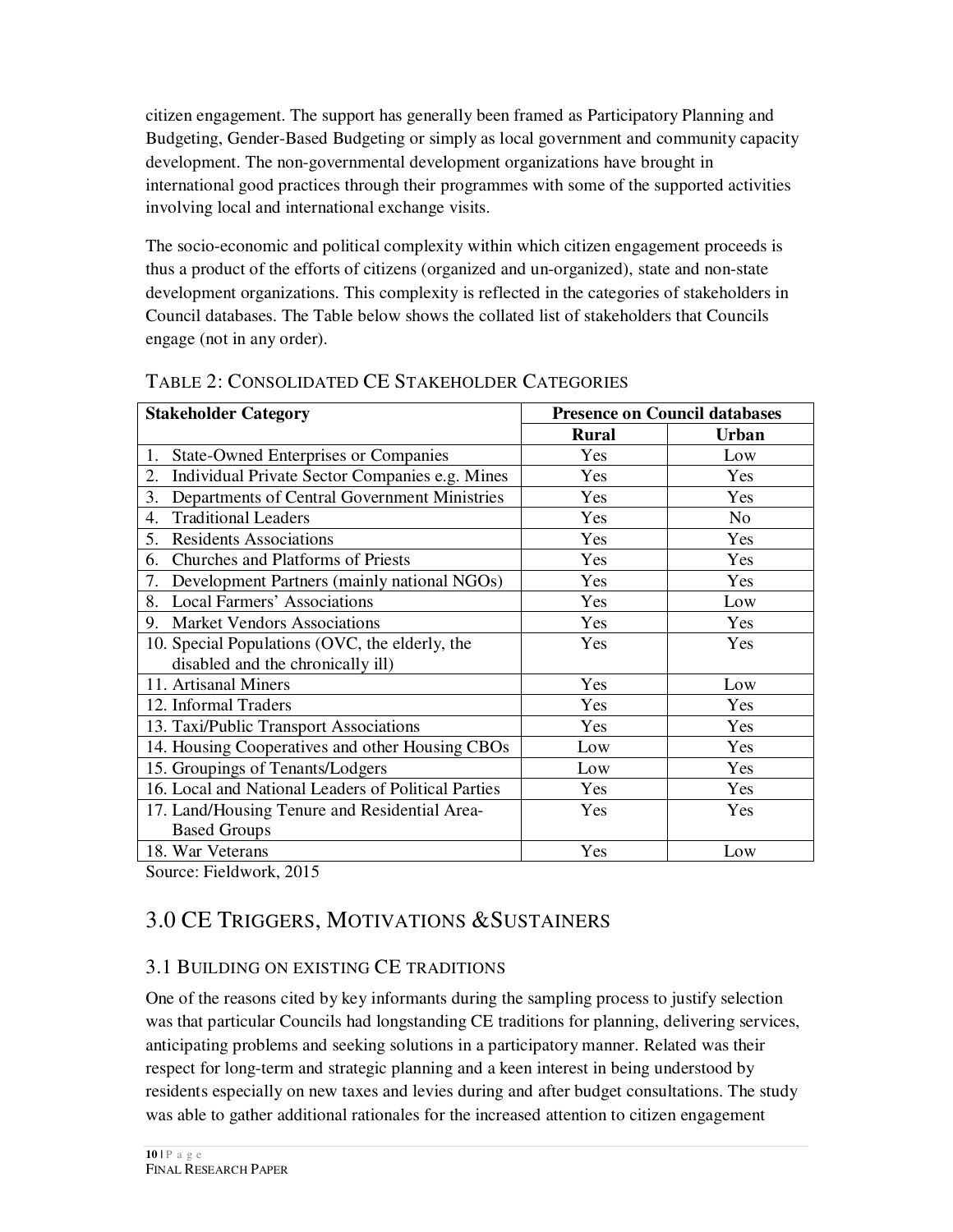beyond budget processes (preparation, revenue collection and accounting). For RDC's the Prime Minister's Directive of 1984 and the structures it created as well as the 1985 Provincial Councils and Administration Act clearly communicated a citizen engagement thrust. Subsequent policy, legislative and institutional reforms in local government including but not limited to national capacity development and other project initiatives continued to anchor citizen engagement. Pre-independence centralized governance and post-1980 de-facto oneparty state socialist ideology however sustained a top-down central and local governance framework throughout the first two decades of Zimbabwe's independence. This frustrated engagement but also forced citizens to develop and populate alternative spaces with the net result of creating new reform streams leading up to the Constitution in 2013.

## 3.2 SHIFTING COUNCIL FUNDING AND CE

Another fundamental influence for citizen engagement is the manner in which local authorities are financed. This explains why the growing interest in citizen engagement particularly for most rural local authorities surged during the height of economic challenges and after the adoption of a multi-currency regime in 2009. Engaging citizens was considered less important when financial support flowed to Councils through project and other grants from central government. Lower-rung participation in centrally planned activities was more prevalent with token local committees involved largely in labour and local material mobilization. The study learnt that the changing (shrinking) financial sustainability of Councils was one factor that forced Councils to engage citizens.

## 3.3 GROWING NUMBER OF NON-STATE ACTORS

The rising number of non-state actors involved in development activities in Council areas has forced CE onto the local government agenda. Rising associational life due to political liberalization (Kamete 2009) at a time of slowing down service delivery (Musekiwa and Chatiza 2015; Government of Zimbabwe 2010) also resulted in Councils seeking engagement. A number of local and international civil society organizations made efforts to engage Councils and to broker meaningful contact between citizens and Councils in project activities and 'dry capacity development<sup>5</sup>' initiatives. Engagement has been over local service delivery issues, rights violations and national governance issues including local government and broader reforms (Chatiza et al 2013b; Musekiwa and Chatiza 2015; CHRA 2002, 2007, 2014; BPRA 2013).

The advent of community-established interest groups with some growing into formal CBOs and NGOs also gave impetus to citizen engagement. Some of these have become implementing partners of international development organizations including UN agencies creating further conduits for practical application of good practices in participatory development. This has been through advocacy work, building of Council capacities and strengthening citizen demands for Council responsiveness and accountability. The piloting of Community-Based Planning in Chimanimani and Gwanda RDCs as part of a three country

 $\overline{a}$ 

<sup>&</sup>lt;sup>5</sup>Concept used to refer to organizational and institutional development that is not accompanied by direct implementation of physical projects of funding of Council or community activities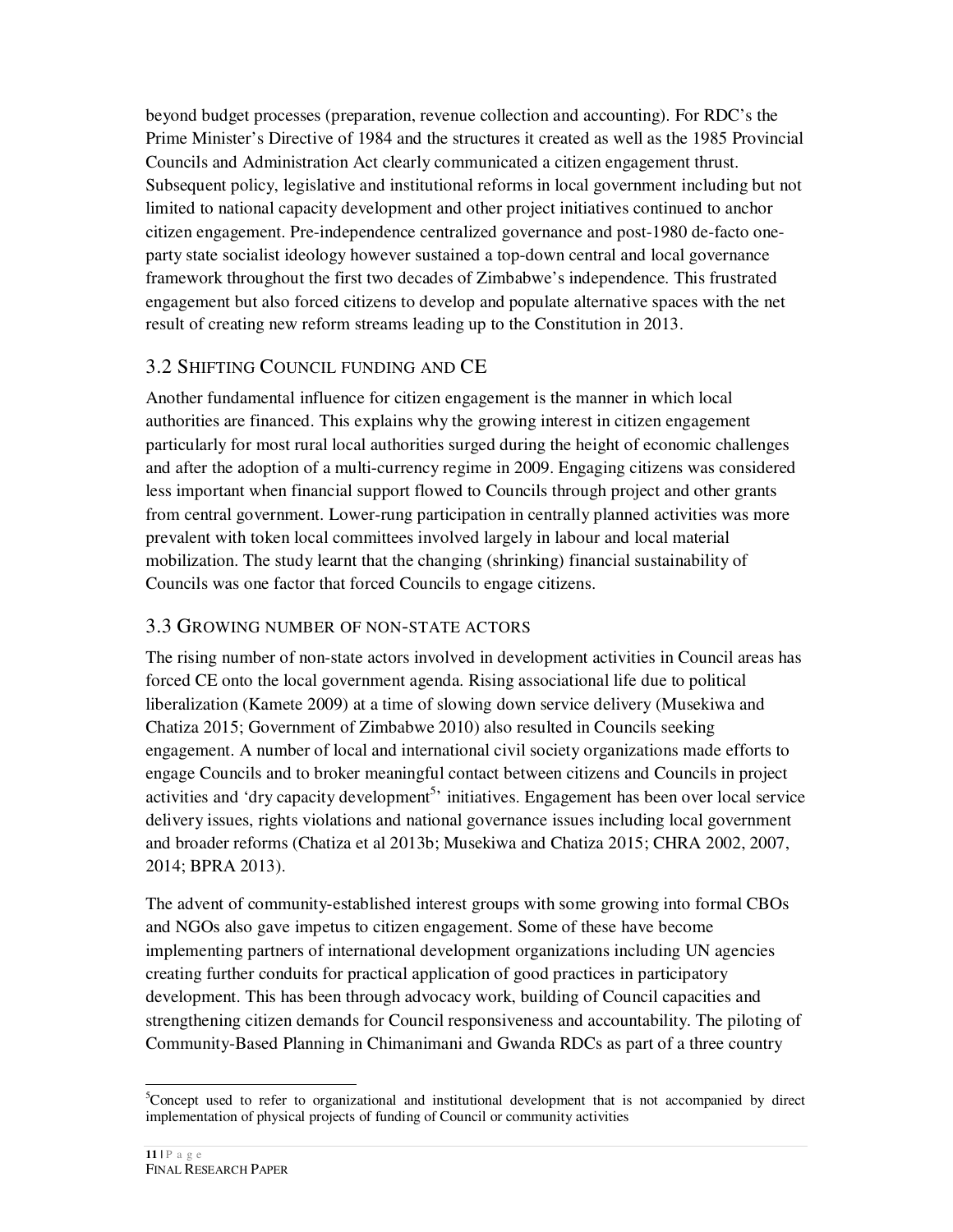programme (Ghana, South Africa and Zimbabwe), gender-focused Centres of Excellence in Harare, Rushinga and among others Manyame and Participatory Budgeting in Mutoko are some of the examples of project-installed citizen engagement practices. Non-Council project implementation has become commonplace forcing Councils to engage with CSOs/NGOs and the citizens whose capacity is enhance by participating in the different interventions. As such, CSO interventions in Council areas have acted as triggers, motivators (through material and non-material incentives) and sustainers of citizen engagement particularly through supply and demand side capacity building activities. The table below shows the different developmental roles that non-state agencies play in virtually every local government area.

TABLE 3: EXAMPLE OF ACTOR AND STRUCTURE MULTIPLICITY IN LOCAL DEVELOPMENT (INSIZA RDC)

| Non-state organization                | <b>Wards</b> covered | <b>Sectors in which active</b>                 |  |  |
|---------------------------------------|----------------------|------------------------------------------------|--|--|
| <b>ORAP</b><br>1.                     | 2, 3, 4, 5, 17, 19   | WASH, training and small-scale irrigation      |  |  |
| Zimbabwe Project Trust<br>2.          | 14, 16, 18, 22       | WASH, irrigation development and food relief   |  |  |
| 3.<br><b>SNV</b>                      | 15                   | Capacity building for Rural District Council.  |  |  |
|                                       |                      | <b>Implementing Partner- RWIMS</b>             |  |  |
| <b>World Vision</b><br>$\mathbf{4}$ . | 1 -9, 11, 12, 17, 19 | Area Development Programme (ADP).              |  |  |
|                                       |                      | <b>Implementing Partner-WASH</b>               |  |  |
| Aids<br>5. InsizaGodlwayo             | 10                   | HIV/ AIDS Programming.                         |  |  |
| Council                               |                      |                                                |  |  |
| Stabex'95<br>6.                       | All wards            | Rehabilitation of dip-tanks.                   |  |  |
| 7. Heifer International               | 8, 9, 10             | Livestock production and development.          |  |  |
| Calben Trust<br>8.                    | A11                  | Capacity Building of School Management in      |  |  |
|                                       |                      | procurement, environmental education<br>and    |  |  |
|                                       |                      | access to quality education                    |  |  |
| Jairos Jiri<br>9.                     | 3, 11                | Rehabilitation services for people living with |  |  |
|                                       |                      | disabilities                                   |  |  |
| 10. Habbakuk Trust                    | All                  | Capacity building in decision making at Local  |  |  |
|                                       |                      | Community level                                |  |  |
| 11. Fort Rixon Environmental          | 14, 18               | <b>Environmental Education</b>                 |  |  |
| <b>Education -FREE</b>                |                      |                                                |  |  |
| 12. Family Impact                     | 13, 20, 21           | Christian Life Family livelihood support       |  |  |
| 13. Silveira House                    | All                  | Sustainable agriculture and livelihoods, SMEs  |  |  |
|                                       |                      | advocacy & support, local level leadership     |  |  |
|                                       |                      | training                                       |  |  |
| 14. CeSHAR                            | All                  | Reproductive health, HIV /AIDS programming,    |  |  |
|                                       |                      | mobile clinic                                  |  |  |
| 15. Population<br>Services            | All                  | Reproductive health, HIV /AIDS programming,    |  |  |
| Zimbabwe                              |                      | mobile clinic                                  |  |  |
| 16. Capernaum Trust                   | All                  | Schools fees support for disadvantaged pupils  |  |  |
|                                       |                      | (OVCs)                                         |  |  |
| 17. Phumuza Share the Load            | $1 - 12$             | Educational support to OVCs                    |  |  |

Source: Fieldwork 2015

Residents Associations in particular have agitated for citizen engagement often by challenging Council decisions, mobilizing objections to budgets, demonstrations, taking legal action (CHRA 2002, 2007; Chatiza et al 2013b) petitioning and picketing. For instance, the study learnt of how residents' refusal to pay a fire-related charge in 2014 was instrumental in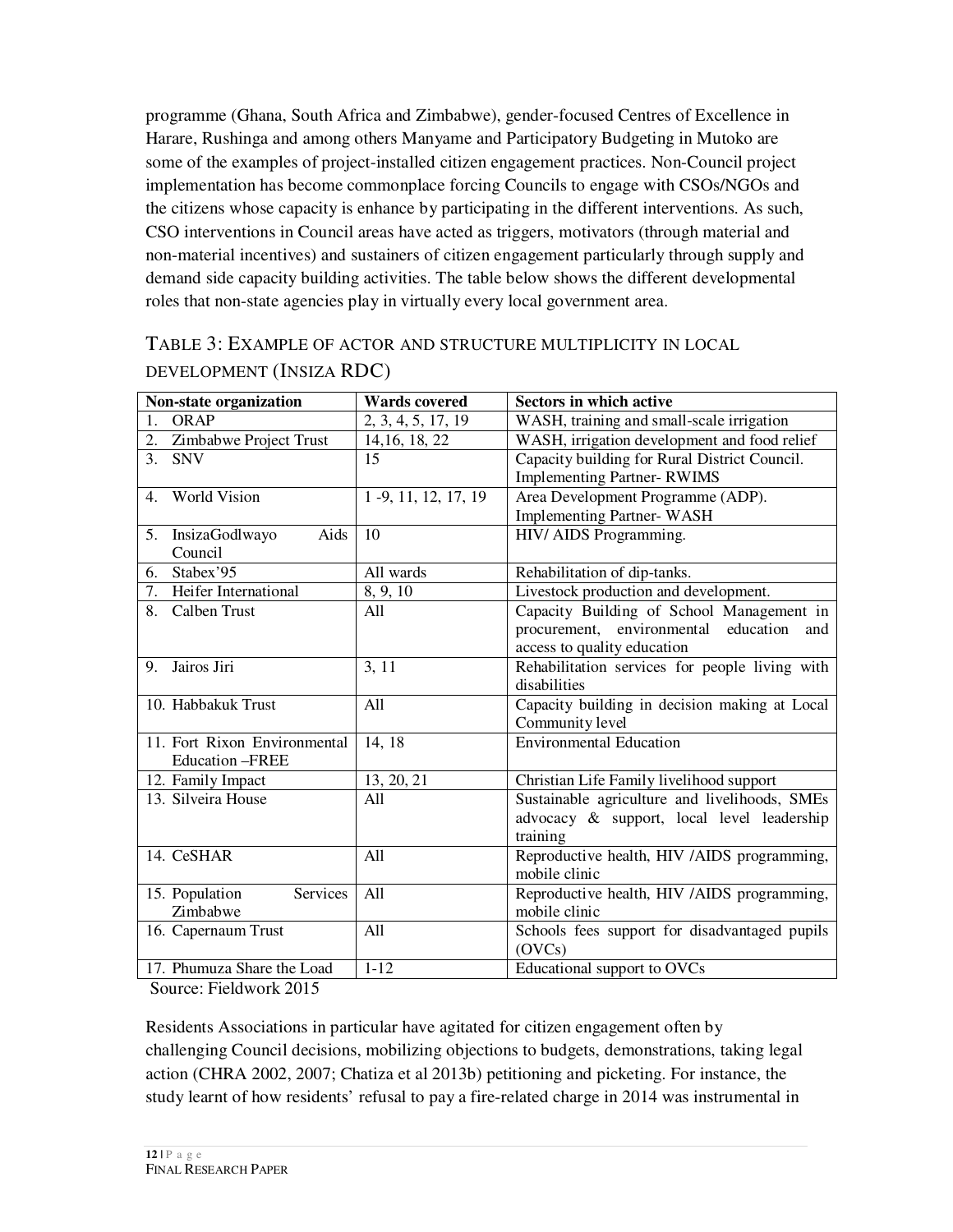Kwekwe City Council acquiring relevant equipment. This followed an incident where two houses were burnt with Council being unable to respond as it lacked relevant equipment. It is important to note that such cases of resistance or objections is increasingly not mobilized through Council structures (e.g. Councillors).

Resolving some citizen-Council conflicts is no-longer possible without engaging alternative structures. Appointed Council officials have thus increasingly found the route of Councillors in terms of reaching out to communities challenged at Ward and Village/Neighbourhood level. This has often forced them to consider civil society organizations (business, community, religious and other representatives) and traditional leadership institutions to reach out. The particular case of resilient traditional leadership institutions (Chigwata 2015) alongside growth in the voice of key political groups like the Veterans of Zimbabwe's liberation struggle has affected rural governance especially in areas where considerable post-2000 land reforms ensued (Hammar 2003). Study Councils acknowledged that multiplicity of actors and structures made citizen engagement imperative.

#### 3.4 COUNCIL RESPONSES

The study found that known CE benefits and that it is a requirement for budget approval, the growing appreciation of principles of democratic local governance by Councils and variable service demands that require multiple delivery models (and actors) inspired adoption of CE. Interviewed CEOs emphasized that the not-for-profit nature of Councils meant revenue collection depended on citizen cooperation more than limited Council coercive powers. The limits are imposed by central government directives, local-national socio-political constraints, sustainability gaps, the socio-moral and financial costs of coercive local governance. On the strength of both push and pull factors the 17 Councils have adopted and somewhat perfected myriad structures and tools to facilitate CE. These are shown in the Figure below.

| Voluntary<br>Community<br>Groups | Customer<br>Care                                                 | <b>CBP</b><br>with<br>$10 - 30\%$<br>plough<br>back | Issue-Based<br>Task Forces&<br><b>Project Fora</b> | Departmental Stakeholder Databases<br>Community-<br><b>MinutedMeetings</b>    | Working with<br>CSOs to engage<br>residents |
|----------------------------------|------------------------------------------------------------------|-----------------------------------------------------|----------------------------------------------------|-------------------------------------------------------------------------------|---------------------------------------------|
| Community                        | Manuals                                                          |                                                     | <b>CALL CENTRES</b>                                | Complaints<br>Registers                                                       | <b>Health Clubs</b>                         |
| Involvement                      |                                                                  |                                                     |                                                    | <b>Ward Consultative Forums</b>                                               |                                             |
| in Client<br>Charters,           | Social Media & Bulk<br>SMS'                                      |                                                     | <b>City Planning</b><br><b>Forums</b>              | <b>City Diplomacy</b><br><b>structures</b>                                    | <b>Suggestion</b><br><b>Boxes</b>           |
| Strategic &<br>Master Plan       | Electronic & Manual Council-wide<br><b>Stakeholder Databases</b> |                                                     |                                                    | <b>Town/Community Hall Meetings</b>                                           |                                             |
| Development                      |                                                                  |                                                     | Council-Organized Local Project Tours              | <b>Gender Action Committee</b>                                                | Council                                     |
| <b>Business Platforms</b>        |                                                                  |                                                     |                                                    | <b>Newsletters</b>                                                            |                                             |
| VIDCO's &                        |                                                                  |                                                     | <b>Empowered District/Sub Offices</b>              |                                                                               | <b>Mayor's Feedback Sessions</b>            |
| WADCO's                          | Print & Electronic (TV) Media                                    |                                                     |                                                    |                                                                               |                                             |
|                                  | Messaging or Advertisements                                      |                                                     |                                                    |                                                                               |                                             |
|                                  |                                                                  |                                                     |                                                    | <b>Ward Information Centres Quarterly Ward Planning &amp; Review Meetings</b> |                                             |

#### FIGURE 3: CE TOOLS AND STRUCTURES IN STUDY COUNCILS

Source: Fieldwork, 2015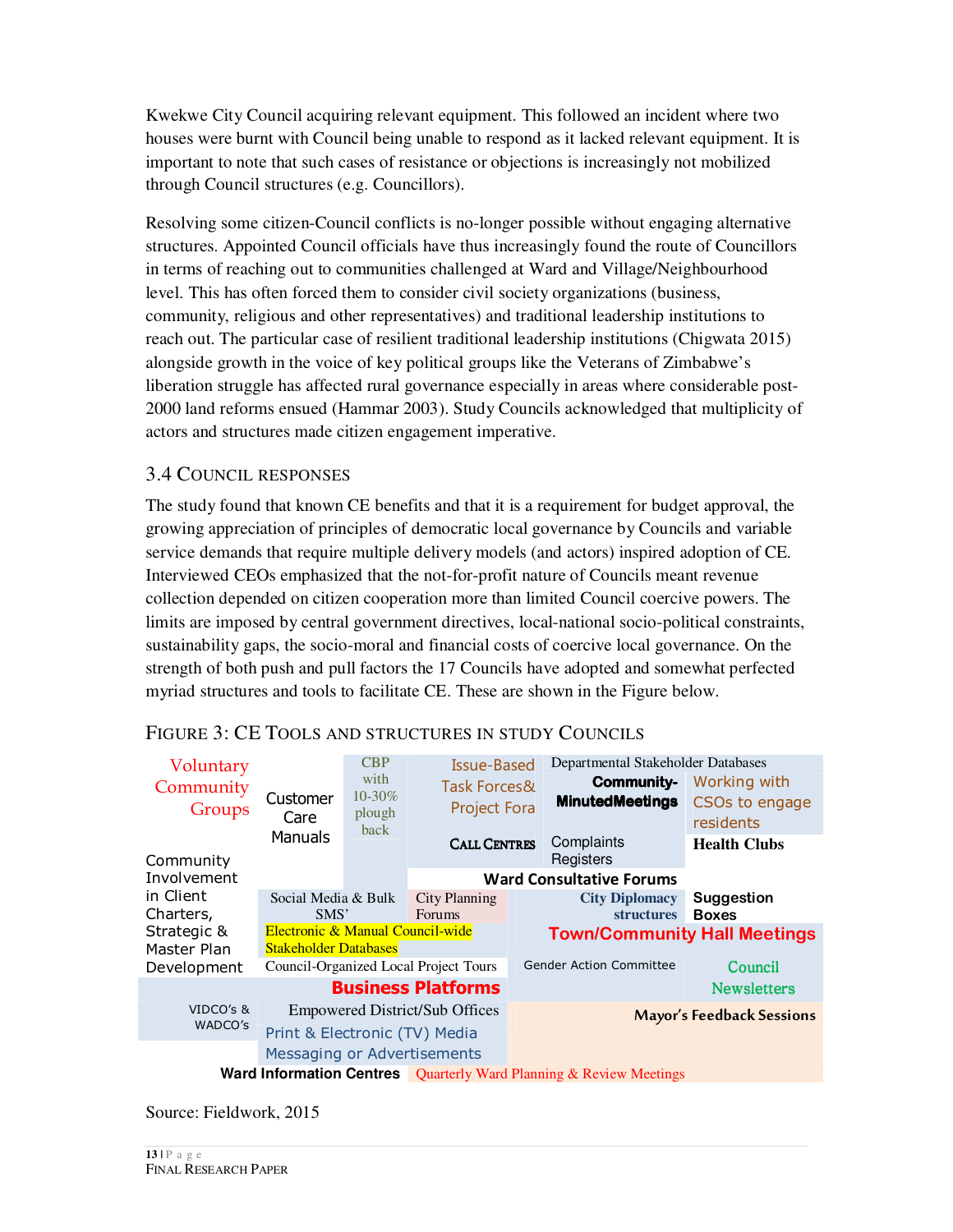## 3.5 IMPLICATIONS FOR CE

The combination of building on existing CE traditions, responding to funding shifts and the pressure from non-state actors characterizes a changing context for local governance in Zimbabwe. CE triggers, motivators and sustainers show different roles plaid by Councils, citizens and civil society organizations. These roles are performed in Council-led as well as CSO-led service delivery processes within an aid-dependent development planning and management environment. This context exhibits a cocktail of service affordability deficits, growth of informal economic and settlement activities, growth of new urban centres in RDC areas, urban sprawl and the shifting Council roles from direct provision of most (if not all) services especially in urban areas to planning and regulation has conspired to force Councils to seek engagement.

The dispersed nature of rural communities often used as a justification for non-engagement no longer holds. As such, the default CE preferences are being challenged by technology and better citizen organization making over-reliance on Councillors and traditional leaders difficult to defend. The rising number of densely populated rural areas including new urban centres and the CBOs working in rural citizens has closed previous CE gaps. In some cases citizens and CSOs have engaged provincial and national structures in ways that forced Councils to reverse or at least reconsider local decisions. Further, the structural changes to local government finance particularly encroachment into traditional sources by national agencies require engagement. Building strong local communities that can then engage central government on critical policy questions is thus getting clearer to Councils.

The background of proven CE benefits and growing citizen demand for good local governance (including active resistance of Council actions) in a context of clear failure of some services has acted to anchor CE practice. CE entrenchment has been relatively easier and farther in Councils with relevant longstanding traditions, lower incidences of political tensions (local-national) and positive delivery track records. The paper returns to this in the sub-section on lessons. Suffice to acknowledge that Zimbabwean Councils have generally lost considerable institutional clout, power and gloss in recent years. Under the politically and financially stressful circumstances obtaining currently the sampled Councils demonstrate clear efforts of going from one-off budget tail-end consultations to Council-wide inclusive governance. CSOs have also transitioned from confrontational advocacy and bandying of corruption accusations to engagement and capacity strengthening. Structures, institutional practices and capacities (skills, attitudes and knowledge) appear to lag but the intention to transform relations with citizens is evident.

## 4.0 CE INNOVATIONS AND SOME CASES

The framing of CE has evolved from concern with improving the quality of citizens' experience of and acceptance of Council policies and programmes towards enhanced engagement in decision making and implementation. The principal instruments around which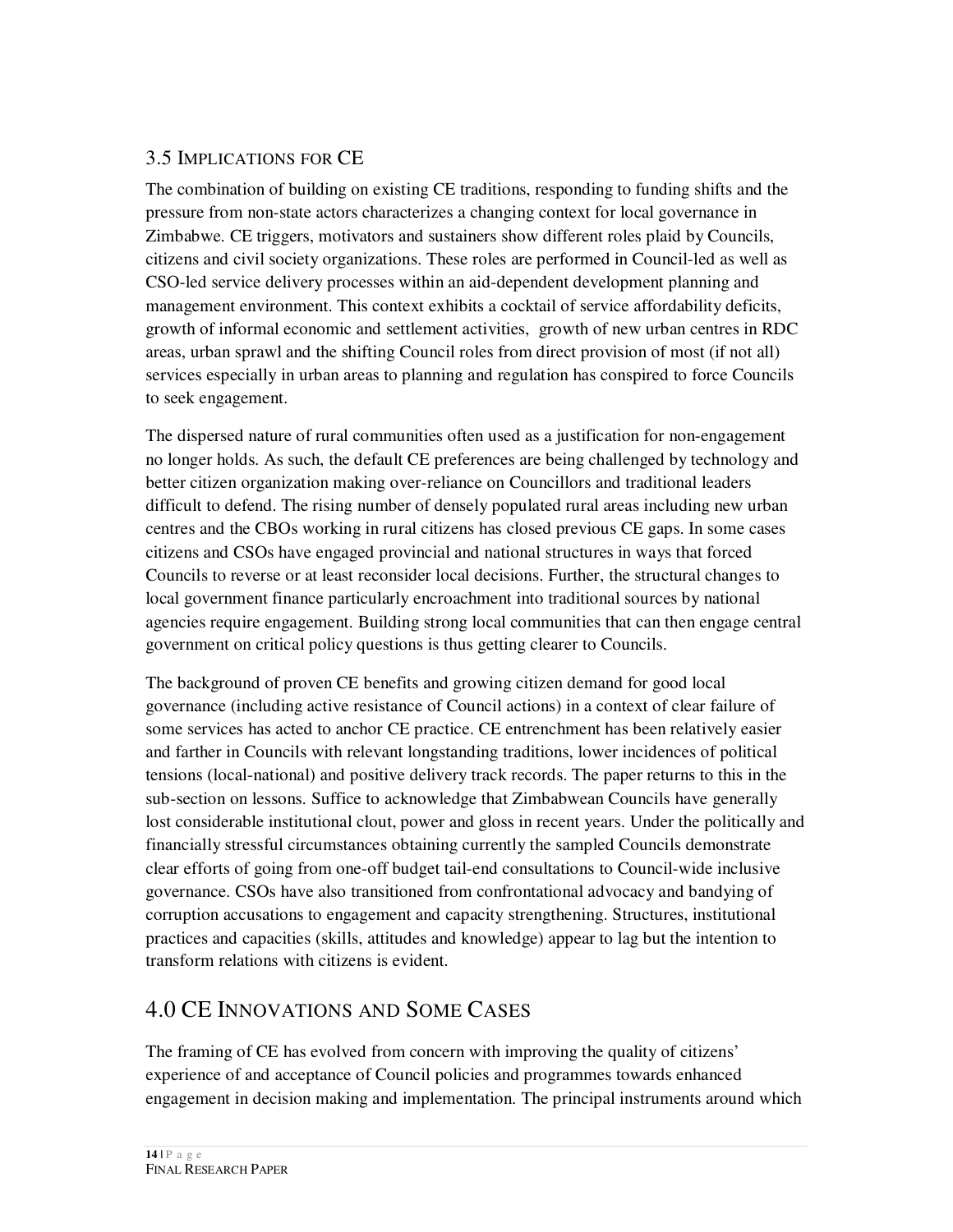CE innovations have proceeded are budgets and plans. While there has been debate on citizen participation since the turn of the century this did not steer sufficiently robust legislative changes until the Constitution of Zimbabwe 2013. As such, radical CE innovations have not been inspired by formal institutional changes but rather the twin process of citizen agitation (itself in a context of pluralizing local-national politics post-2000) and continued impoverishing of local authorities by the centre. The latter flowed from central government's control of local governance and in its absence (or when reduced) destabilising Councils through a flurry of directives and other actions curtailing local good governance. This manifested in the establishment of national agencies appropriating revenue sources previously at the exclusive disposal of Councils. Development planning and financing model changes particularly inspired by land, water (ZINWA) and road (ZINARA) sector reforms are instructive.

Against this reality CE initiation flowed from 'new' planning and budgeting approaches. The study learnt how the introduction of new ways of planning and financing local development meant establishment of new (and often joint Council-citizen) structures and processes. The specific examples identified by this current study include the following:

- Community-Based Planning with decentralized training/facilitation and action teams in Gwanda, Bulawayo and Chipinge;
- Participatory Planning and Budgeting, Gender-Based Budgeting and Gender Mainstreaming in Manyame, Harare, Bulawayo, Mutoko, Kwekwe etc;
- Child-Centred and Community-Based Maintenance (CBM) programming in Mutare;
- Private-Public Partnerships in Kwekwe, Harare, Bindura etc and public-civil society sector partnerships across all Councils. The partnerships were trained on practically unblocking service delivery challenges;
- Participatory imposition of special levies for specific (and agreed) projects in Masvingo and Bindura related to water, sanitation and hygiene investments;
- District Assembly Forum in Mutare where all relevant stakeholders meet regularly and a Business Platform in Rusape, among other Councils;
- Ward-led invitations of Council to complement community efforts in Chipinge. Under this system a Ward (community and its political, social and other leadership structures) mobilizes financial and other resources for a particular intervention, identifies what Council should help with and invites Council to participate in the implementation process. The financial resources mobilized are not handed over to Council in this regard;
- Service delivery models that allow direct employment of residents on commercial as well as on compassionate grounds in Bindura. In the latter case, artisans are engaged to provide services to Council with part of their payments applied to offsetting what they owe Council. In RDCs ward-based road maintenance teams have also been established as part of employment creation but also to institute cost-effective labour-based service delivery approaches;
- Civil society-Council engagement of external stakeholders especially central government and state-owned enterprises around specific issues in Masvingo;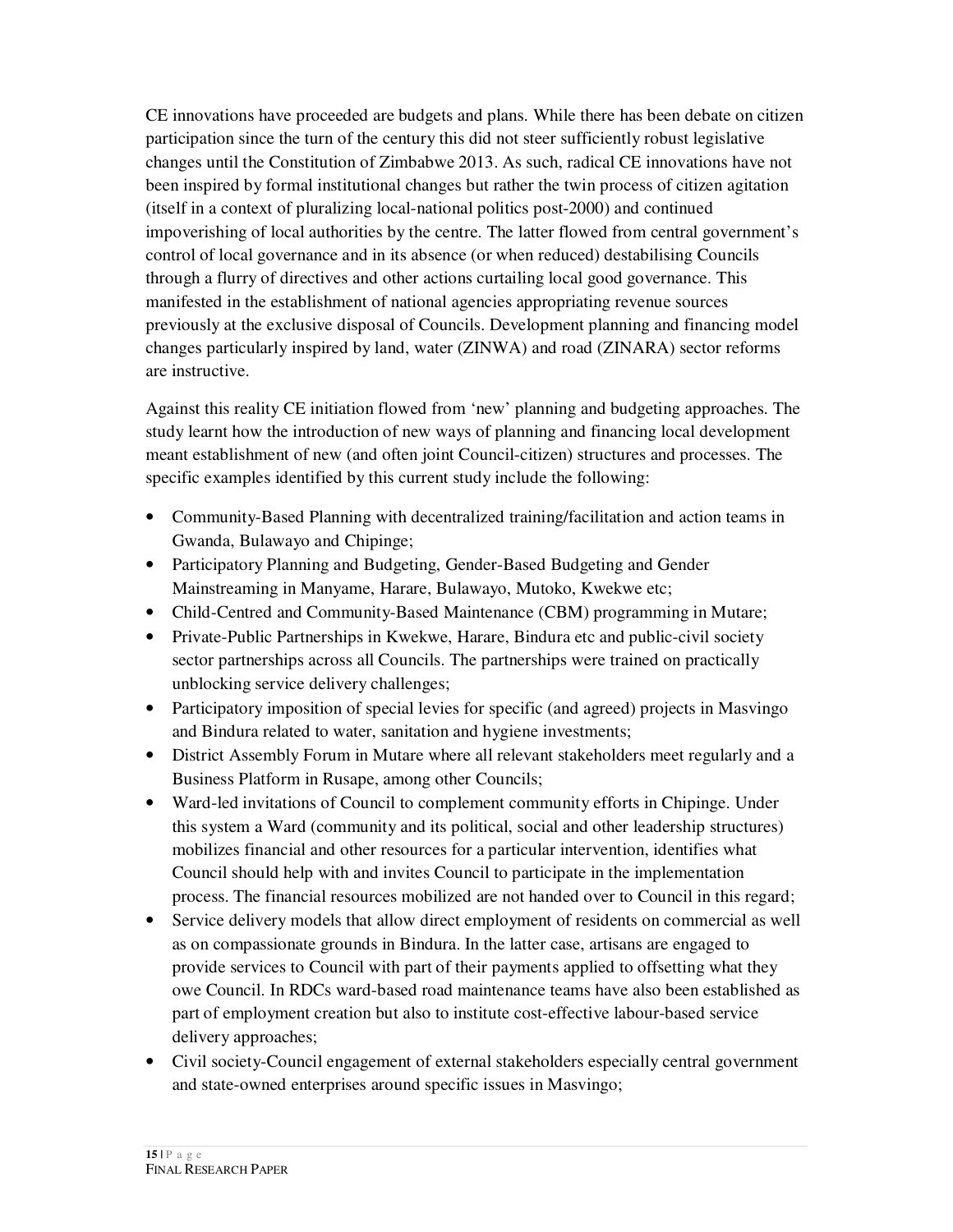- Application of the plough-back principle where 10 to 30% of relevant revenue collected in a ward is retained for financing ward prioritized interventions. Chipinge, Bulawayo, Mutare, Bikita and Manyame are some of the Councils applying this practice;
- Agreeing Council-wide budget and actual expenditure priorities in Manyame where Council, among others now annually invests in a borehole per ward and one clinic;
- Participatory preparation and application of Terms of Reference for the community and Council on WASH in Plumtree;
- Clear (and almost standalone) Participatory Budget Performance Review in the City of Bulawayo that has three distinct activities of i) presentation of department or service sector-based performance reports to stakeholders, ii) broad-based invitations to public consultative meetings in all wards with additional meetings for specific target groups (youths, women and business) being held centrally, and iii) presentation to stakeholders to set service priorities. These processes occur prior to budget preparation which is step four (4) in a 13 step process. Other Councils engage stakeholders prior to preparing the budget, which then gets published (in the media and other channels) and acknowledged to the research teams that improvements were needed;
- Placement of ward-based revenue collectors who interact regularly with the community in Mutare. These are part of Council's finance department and regularly engage residents on their obligations, how Councils uses their money; and, among others
- Direct input into Council Committees on technical matters in Mutoko where some groups especially in ward 1 (Mutoko Centre) attend meetings of relevant Committees.

## 4.1 SOME SPECIFIC CE CASES

The case summaries presented above and in this sub-section neitherportray the full extent of CE practices in the Councils nor do they invalidate any CE shortcomings that these Councils have. Their selection was from a richer corpus of cases known and unknown to us.

#### *Civil Works underpinned by community in-kind payments to a private contractor: Insiza RDC*

Insiza RDC has maintained 400km of its road network (including two medium-sized bridges) for the past 5 years based on a model where communities pay for civil works through in-kind donations to a private contractor who is also a corporate citizen of the district (J. R. Goddard). Community involvement is through i) payment for cement in-kind (one bag of cement for a bag of maize), ii) mobilizing local materials where needed and iii) providing unskilled labour. The contractor provides cement, brings all heavy machinery and skilled personnel not available at Council. J. R. Goddard recovers part of its investment from selling the maize provided (as in-kind payment) by the Insiza community. Insiza RDC Councillors in partnership with local leaders mobilize the communities and Council's Engineering Services undertakes the necessary planning and project supervision. Because of their active involvement from planning through implementation community ownership of the infrastructure is high. Further, Council's institutionalization of the model has also helped simplify relations. The direct swap (cement for maize) with the contractor is another area where simplification of partnerships has occurred. Pilferage and tender manipulation often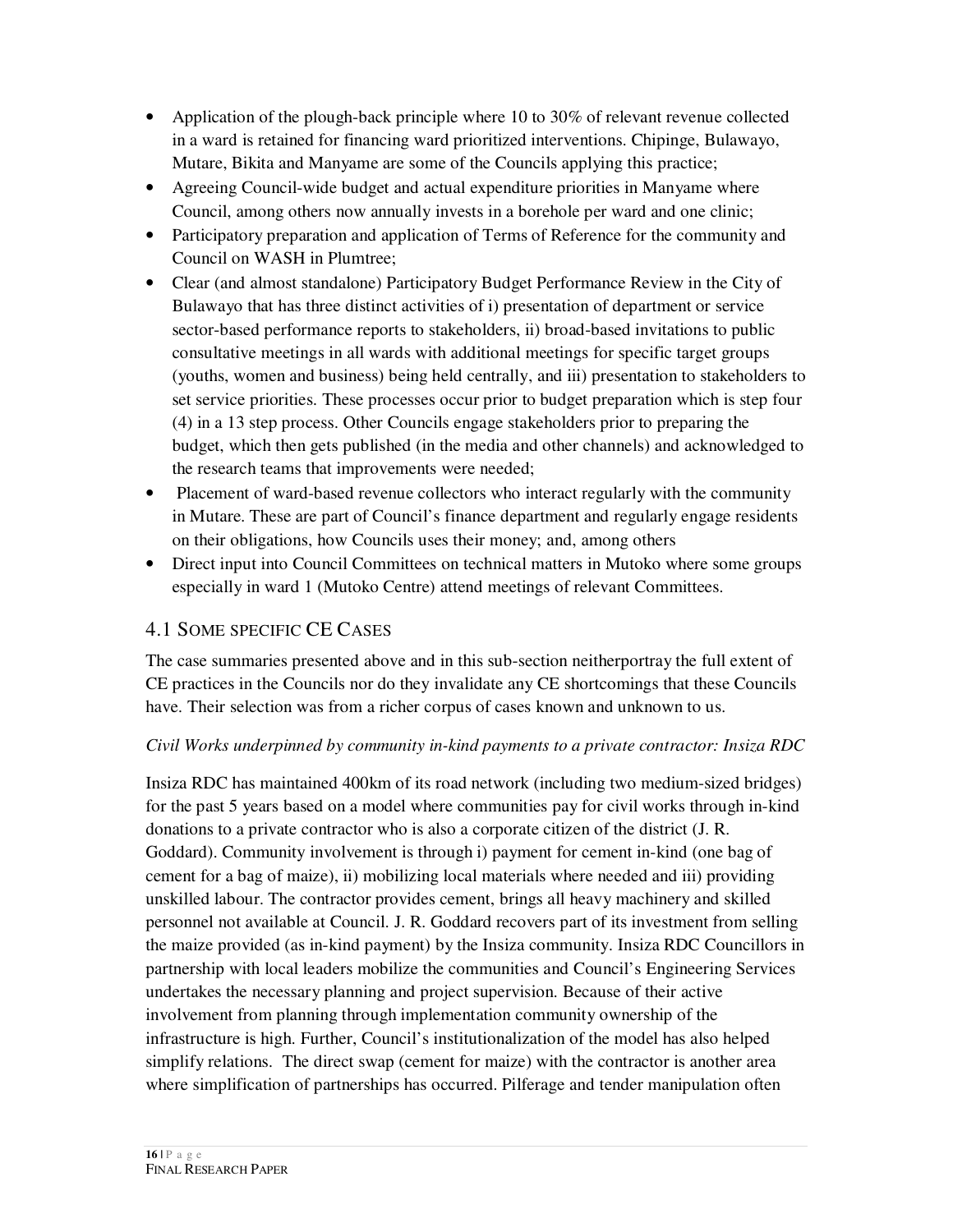associated with 'Pandora's Box' project management has also enabled the communities to appreciate both the model and its management.

#### *When conflict stalls development: Wabayi*-*Gqalaza Bridge, Gwanda*

Political conflict amongst local institutions can stall development. The *Wabayi-Gqalaza*  community and their leadership approached Council for support in establishing the *Wabayi-Gqalaza Bridge* across the Tuli River. Council did not object to the project but neither had financial resources nor were they the road authority for the particular road. Unperturbed the community engaged the District Development Fund (DDF, the authority for the road). However, conflict pitying MDC-T ward Councillors and war veterans in the community seriously threatened project implementation. Resolving the conflict required external facilitation as DDF and Council had made unsuccessful attempts before. Approached by representatives of youth and women's groups it supports in the area the Zimbabwe Human Rights Association (ZimRights) facilitated conflict transformation. Its efforts resulted in a collaboration that involved Council, the reconciled local community, Zimrights and DDF. The new bridge, commissioned on November 13, 2015 connects the two communities (wards 6 and 7, Gwanda RDC) to vital services at *Simbumbumbi* Clinic, *Gqalaza* Primary and Secondary Schools in Ward 7 and *Mtshabezi*Hospital in Ward 6. This has improved all year round access to key services.Council, through the local leaders (Councillors and traditional leaders) mobilized the community who provided labour and local materials, identified a local builder and paid for their services. DDF designed the bridge, supervised implementation, provided earthmoving equipment and 200 bags of cement.

#### *Upgrading a Neighborhood: Bindura*

In 2013/ 2014 Bindura Municipality engaged Chipadze residents (Ward 11) to address the problem of bursting and blocking sewer pipes. Council had failed to resolve the problem for a very long time in the 'Singles Quarters' of Chipadze known as "*Kuma One*". Residents were engaged through Councillor-convened meetings. They volunteered to dig trenches, lay and cover the pipes while Council provided all the material and technical expertise. Other Councils like Gwanda, Shurugwi, Zvishavane, Chikomba, Gokwe, Chipinge and Chiredzi who are part of the 14 Towns WASH Project have visited Bindura to learn from this and other initiatives exhibiting citizen engagement. These include activities of Health Clubs involved in cleaning up unofficial dumpsites in Chipadze Suburb. The Clubs are engaged in peer education to help educate fellow residents on the importance of good hygiene.

#### *It is Our Dam: Rushinga*

Residents of Rushinga Rural District Council have long been engaged on street naming at urban centres in the district, allocation of rural land for business centres and infrastructure development especially classroom blocks at Council Schools. This tradition has contributed to citizen-initiated mobilization around specific projectswith active coordination by the Councilors. On 09 June 2015 residents ofWards 8, 9 and 13 met to resuscitate the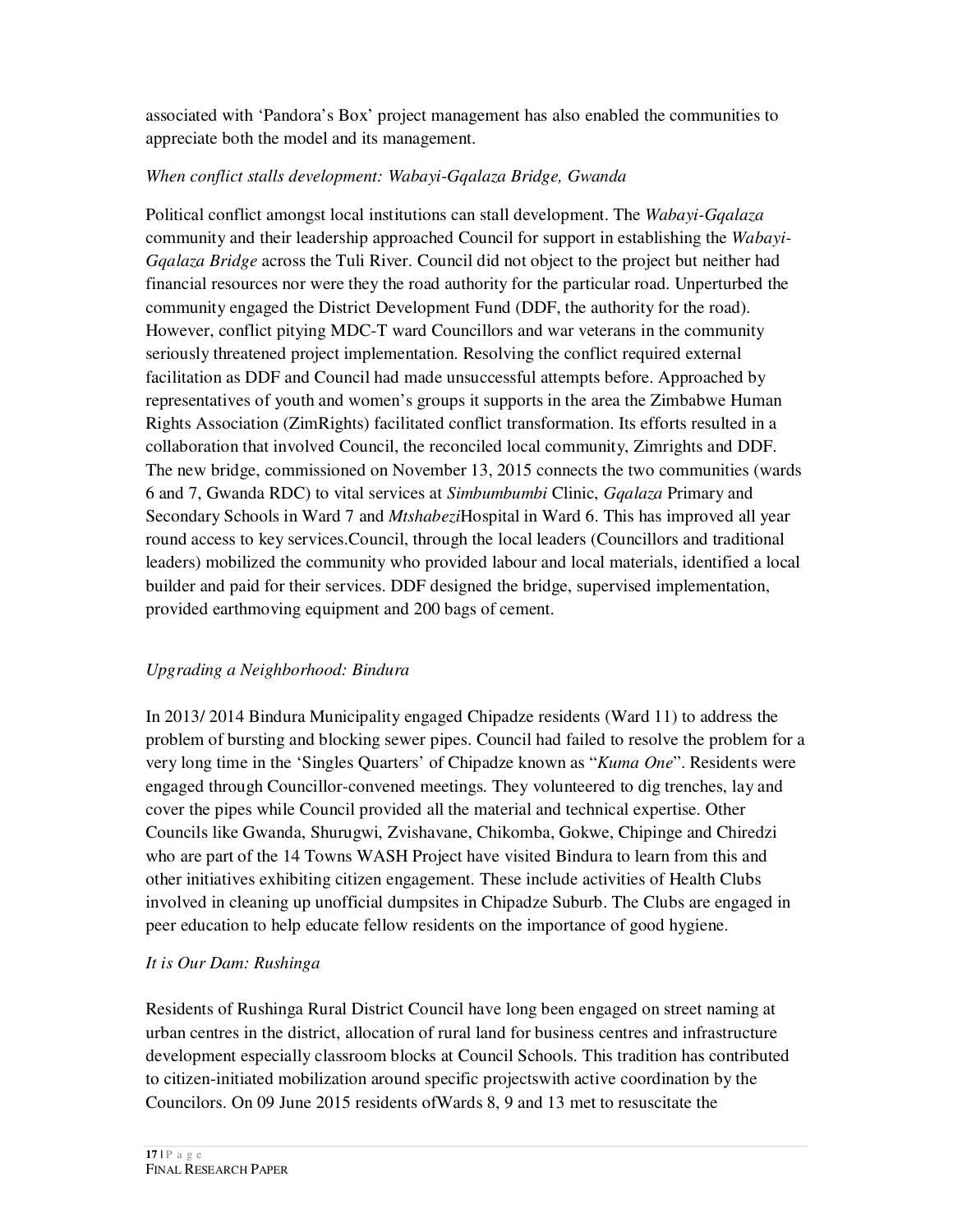construction of Katiri Dam. As captured in their minutes, 485 householdsfrom 22 villages have started bush clearing on the proposed dam site. The community members set up subcommittees for project implementation. These are for i) Supervision, ii) Material Receiving and Control, (iii) Buying/Procurement, and (iv) Fundraising. The dam site was pegged more than a decade ago but the project did not attract funding for its completion. Residents have decided to resuscitate the project by themselves. Minutes of meetings held indicate deadlines for completion of certain tasks.

#### *Zimbabwe's Most Customer-Focused Council:Bulawayo*

Bulawayo City Council has several mechanisms for interacting with residents. Theseinclude suggestion boxes, complaints registers, through the area Councillors and writing to the office of the Town Clerk. To tap into new technology for enhanced interaction with residents the City uses platforms like Facebook and Twitter. The Suggestion Box in particular has not been effective and user friendly. That the many different methods still exhibited gaps



prompted the City to establish a 24hr Customer Service Call Centre in 2012 with the support of Australian Government (AusAID).The Call Centre meant enables rapid interaction between Council and stakeholders on local governance service delivery issues. Council was supported with 7 computers and two printers for the Call Centre under a UN Habitat implemented 'Strengthening Citizen's Participation' programme funded by the European Union and Sida. The City also went on a learning visit to the Cities of Johannesburg and Cape Town in South Africa to view established Call Centres under the UN Habitat programme. The Call Centre system uses a computerized system to receive and log calls from residents and forward them to relevant Council departmentsfor responses. Residents can also request for emergency services like fire and ambulance, report burst pipes and sewers, refuse collection, street lighting and make queries on their bills and give feedback to Council.

When a resident calls to make a formal complaint e.g. burst water pipe, the nature of the complaint/issue is logged, the complainant issued with a reference number and those to whom it is forwarded call the complainant for additional details before attending to the issue. Relevant Council personnel attend to issues forwarded to them by the Call Centre and report back to the Centre with an update on their response. The Centre then informs the complainant of the City will have done. Whilst other mechanisms such as complaining through the area councillor, walk-ins are still being used, the Call Centre has improved communication with residents and stakeholders and this has restored confidence in the city. The Call Centre initiative assisted Bulawayo City to win the public sector award as the most customerfocused local authority in Zimbabwe.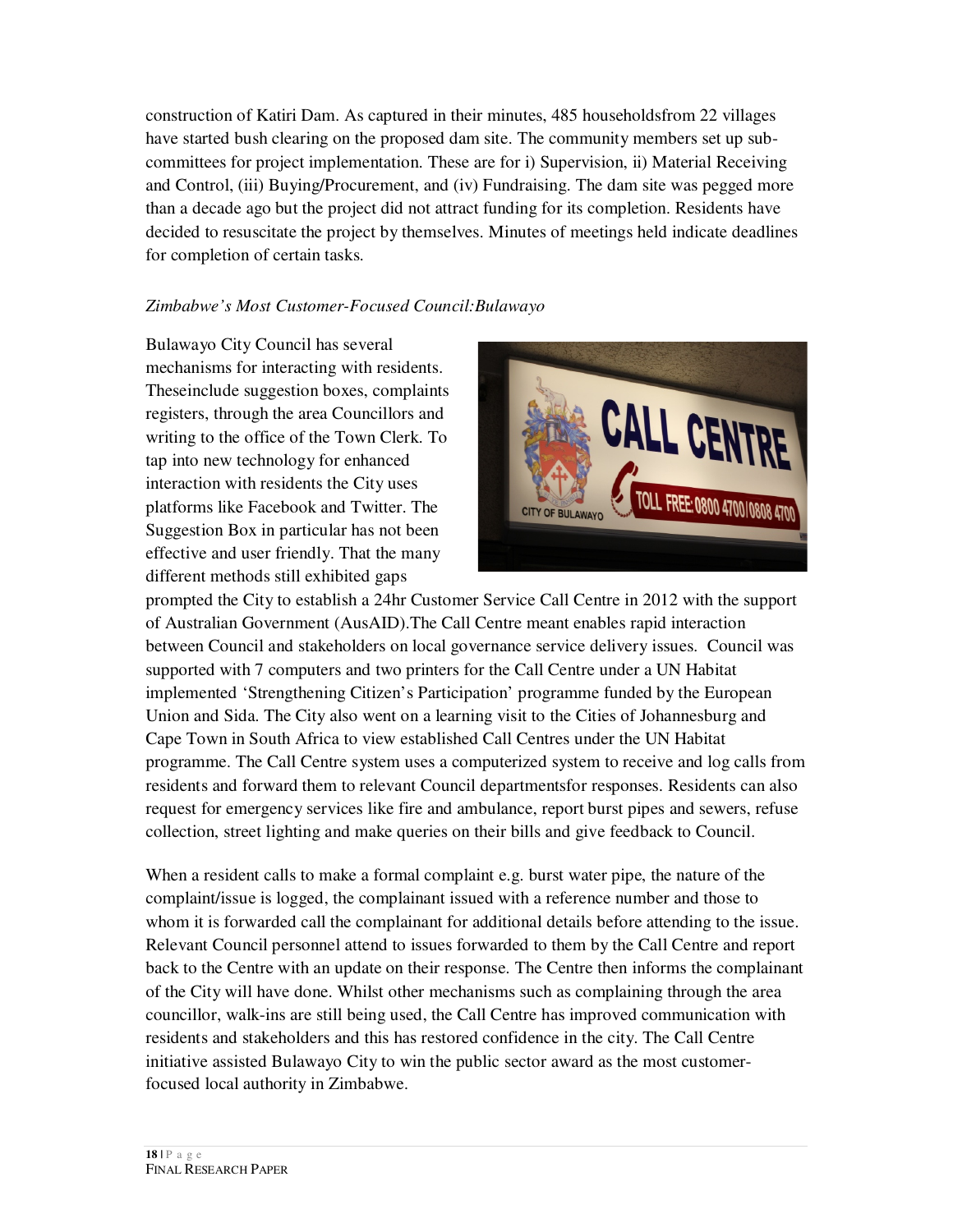#### *Pounsely Community Road Rehabilitation: Mutare*

Mutare RDC responded to a community request to rehabilitate a key feeder road by the Pounsely community. The road was in a bad state and was inhibiting the free flow transport slowing down the development of the area. Council's Engineering Department engaged the community in assessing the extent of damage and work to be done. This was done with active community participation and both parties (Council and the community)agreed to raise resources to rehabilitate the road based on an agreed implementation schedule. Council provided machinery and technical expertise during the works. Engineering of Civil Works were demystified allowing for the community to understand the cost of the project further building mutual trust between the two.

#### *Labour-Based Road Maintenance Units: Chipinge*

Chipinge RDC has initiated a number of community based projects meant to attract funding for improvement of service delivery. One of these is the establishment of Labour-Based Road Maintenance Units. These were piloted in Ward 18 where a Task Force led by the Engineering Department consulted villagers leading to the formulation of a strategy to directly engage the community in road maintenance. The proposal was adopted by Full Council after which the Task Force facilitated the creation of 120 village road gangswhich were provided with a set of relevant tools. The communities in Chipinge where the model is being rolled beyond Ward 18 and Council have set the target of making all access roads always passable through the Labour-Based Road Maintenance Units. Establishing the Units has also generated employment opportunities. Able-bodied residents who are part of the road gangs are paid from resources "plough backed" into their Ward. This development motivated people to pay their development levies as they saw service provision was improving – good access roads and they were also benefiting monetarily.

#### *Getting citizens to see where their money goes (and more should go): Kwekwe*

Kwekwe City has developed a culture of engaging its citizen on budget preparation and implementation. The focus of the engagement is slowly graduating from a ritual to ensuring a common understanding on the challenges faced by Council and citizens as a basis for developing the most appropriate strategies to improve the City. The 2013 and 2014 budget cycles witnessed the initiation of deeper engagement on budgeting in Kwekwe. City authorities had realised every year residents resisted upward tariff reviews, which was particularly affecting work on the City's Water TreatmentPlant. Council took two (2) resident representatives (1 male and 1 female) per Ward on a tour of the water works. This was to ensure that citizens understood activities at the water works, the facility's current status and proposed works to be undertaken. The tour enabled residents to appreciate the purification process up to when it is pumped to consumers.After the tour the residents who had undertaken the tour provided feedback to fellow residents and were the ones justifying the need for the water tariffs to be raised for refurbishing the purification plant.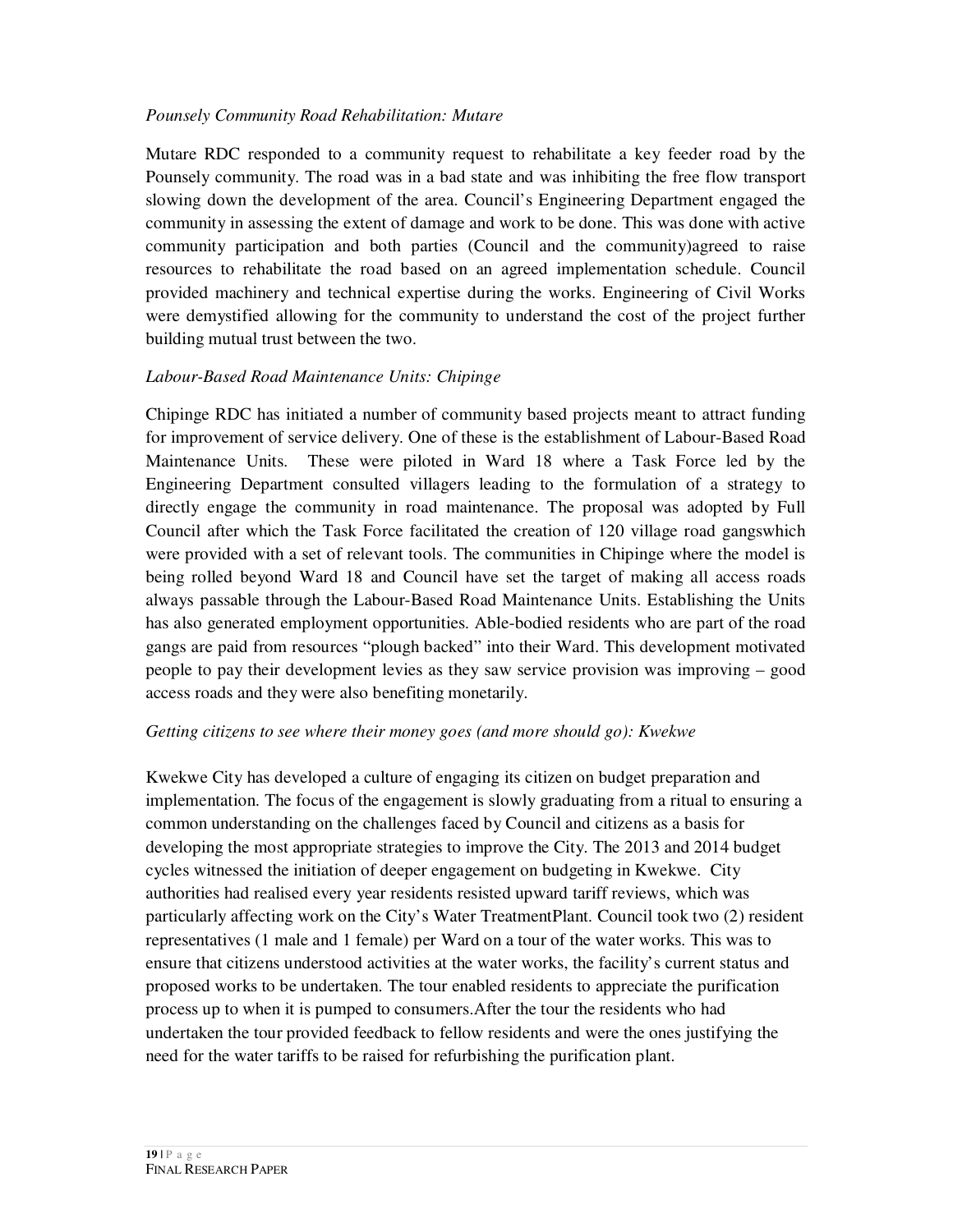#### *From suspicion to collaboration: Mhondoro-Ngezi and its Corporate Residents*

MNRDC was created in 2008. Many ofits different stakeholders (artisanal miners, big mining companies, small scale and commercial farmers, the general public and leaders of local institutions) had different expectations. For some of these groups the Council had come too close to them compared to the previous Councils from which the area designated as the new Council was excised. As such, they needed to be engaged. It is also within this period (2008- 2015) that the politics of the Indigenization and Economic Empowerment Act as well as the Community Share Ownership Trust were hot public policy issues creating both high expectations on the part of communities and some anxiety on the part of mining corporates (ZIMASCO and ZIMPLATS in particular). For Council engagement was for asserting its authority and to plan. Further, Council has not been too legalistic about exerting its influence especially regarding what citizens are supposed to pay. It has used more of open dialogue, which has helped ease tensions with the big corporates. Critically however Council also realized that some of the tensions with companies had more to do with national policy development and implementation that it was itself responsible for or within its purview. Relations have improved between Council and its key stakeholders including the community.

#### *Towards an Inclusive City: Harare's Embracing of Slum Dwellers*

The Harare Slum Upgrading Programme (HSUP) is a five-year collaboration that started in 2010. It involves the City of Harare, Dialogue on Shelter for the Homeless People in Zimbabwe Trust (DOS) and the Zimbabwe Homeless People Federation (ZHPF). Funding is by the Gates Foundation's Global Development Program on inclusive Municipal Governance. HSUP has an eight member Programme Management Committee comprising the City Council (4), DOS (2) and ZHPF (2) with a mandate to oversee programme implementation. The HSUP goal is building a partnership between the city and the urban poor and its focus has been on i) assessing/enumerating Harare's Slums or informal settlements, ii) selecting (with Foundation participation) a site in the city for targeted investments, and iii) implementing activities in response to needs identified during assessments/enumerations.

HSUP implementation benefited 480 families in the slum area of Dzivarasekwa Extension who now own houses with secure tenure (249 sectional and 231 individual titles). 37 456 families in 62 Greater Harare area slums have formal contact with the City for the first time with residents of some entering Council's Waiting List. 47 residents of Gunhill Squatter Camp were formally allocated stands by Council in its Chizhanje/Mabvuku project. The slums were identified and profiled improving availability of relevant data for Council and other stakeholders. Further, the 52 000 families who form ZHPF in Harare and other local authorities learning from the project have also grown from the engaging the City, entering into formal agreements on slum definition and upgrading protocols, redefining planning procedures and working alongside the City's professionals to co-design and put up model houses and on-site infrastructure Dzivarasekwa Extension. The urban poor (ZHPF and other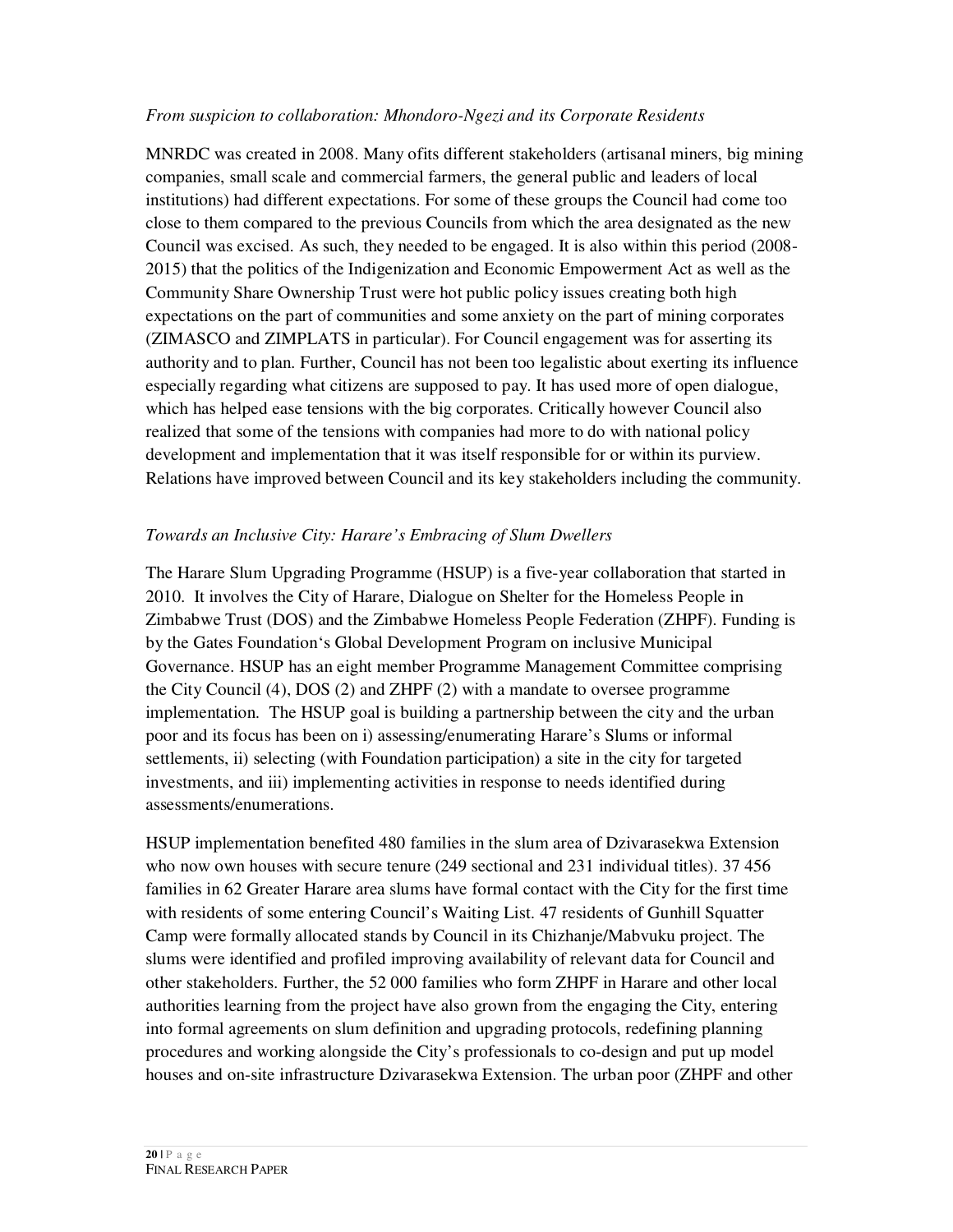non-members) have also influenced water and sanitation innovations particularly adoption of Ecosan Toilets in Dzivarasekwa.

Councils like Bulawayo, Kadoma, Kariba, Epworth, Masvingo, Chinhoyi and Mutare have visited and learnt from HSUP. Harare City professionals in Housing and Community Services (now Corporate Affairs and Housing), the Chamber Secretary's Department, Engineering, Urban Planning and Health Services were practically exposed to inclusive and pro-poor urban development and governance. The exposure has resulted in some policy shifts to facilitate community-led settlement upgrading and funding innovations for installing housing and basic services with the poor (see Chitekwe-Biti 2014; Chatiza and Nyoni-Mpofu 2014). The transformations were from the top (Mayors Masunda and Manyenyeni) with the former receiving the UN Habitat Scroll of Honor in 2012 in recognition of his efforts of engaging with the urban poor under the HSUP project. A Harare Slum Upgrading Strategy was developed, relevant by-laws reviewed and Council formally approved an allocation of USD120 000 towards a Harare Slum Upgrading Finance Facility set up under HSUP.

#### *There is more to 'the Plough Back': Bikita*

For every dollar levied Bikita Rural District Council ploughs back USD0.30 for development in the contributing ward. The localized 'pot of money' becomes a real 'carrot' around which to engage residents. The focus has been on developing and rehabilitating community infrastructure. Council engages communities to identify development interventions. Over the years specific projects have arisen from adoption of this policy by Council. These include Chibvure Clinic (Ward 28),a nurse's house and ablution facilities at Ngorima Clinic (Ward 29),Mapovomhovo Clinic (Ward 9),Odzi Clinic upgrading (Ward 3), Maranganyika Clinic (Ward 18) and Uyerera Clinic (Ward 11). The scheme has also funded repairs to damaged bridges (Gangare in Ward 21 and Chirorwe in Ward 20), storm drainage rehabilitation at Nyika Growth Point (Duma, Ward 13), maintenance of feeder roads and establishment of community gardens in all 32 wards. The civil works financed from the 'plough back' have also strengthened local economies, generated employment, allowed imparting of relevant lifeskills as implementation is often integrated with social development programmes like HIV and AIDS awareness, campaigns against gender-based violence, sanitation and hygiene messaging. Improved access to basic services and better Council-citizen communication also increased payment of rates or levies by the citizens.

#### *The 'miracle' of special levies: Masvingo*

Masvingo City has planned and financed a number of projects to completion using special levies. These are agreed upon with residents following engagement on specific projects. Engagement tools used include local and international exposure for both Council officials (elected and appointed) and selected residents. The augmentation Water Treatment Plant was among the first of such projects funded by a special levy following a joint visit to the Zambian City of Kitwe in 2011. Those who went on that were exposed to how the City of Kitwe had implemented a similar project using CE processes complemented by a special levy. The projectsaw an increase in the volume and consistency of supply to the growing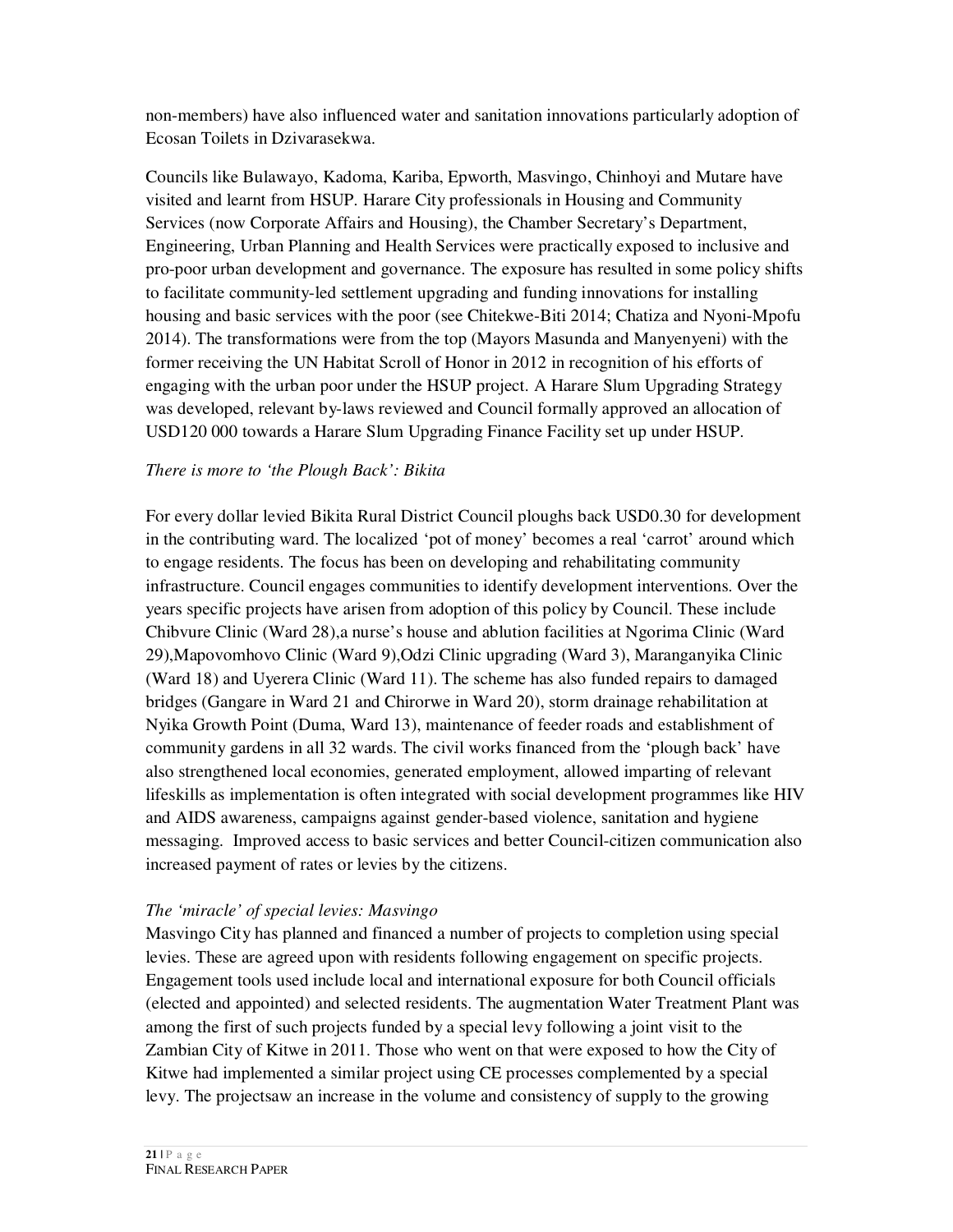population of Masvingo. The second project was the installation of a dedicated power supply line for the Sewer Treatment Plant based on a sewer levy. This investment reduced the number of sewer bursts in the city. CE with the special levy instrument has also been applied toroad rehabilitation initiatives in Masvingo. To date three (3) roads have been rehabilitated using roads levy funds. Initial opposition to the roads levy based on the risk of the City double-dipping (from local and national sources through ZINARA funds) were dealt through engagement with the City sharing information on disbursement trends from ZINARA. The special levy strategy has worked in Masvingo largely because residents are able to see where their money is applied and the benefits are traceable.

#### *A Centre of Excellence on Gender-Sensitive Budgeting: Manyame*

For the two consecutive budget years of 2012 and 2013 Manyame RDC was recognized as a "Centre of Excellence for Gender Mainstreaming in Local Government". This was due to Council's active engagement of women and girls in shaping development priorities. Issues affecting women and girls, previously overlooked now find space in Council development plans and budgets. Women also form the majority at meetings where Council engages communities on development issues. Manyame's CE good practices flow from the gender mainstreaming support Council received from Gender Links. Further, with a female CEO and Chairperson currently Council has also been effective at operationalizing relevant existing national policies and Ministry guidelines on gender. The building of relevant community capacity to respect women's rights to participation is also bearing fruit as women and girls now freely articulate their needs at community meetings. Specific priorities that now feature on Manyame RDC budgets include waiting mothers' shelters at clinics, establishment of new and rehabilitation of existing water points, construction of new health and education facilities.

#### *Decongesting existing services together: Plumtree*

Like other fast growing urban centres Plumtree Town Council realised the need to build a new primary school. Children from the new Matiwaza residential area and other suburbs such as Garikai/Hlalani Kuhle and George Silundika were congesting other schools in the town. They were also travelling longer distances compared to the other children in the town. Given limited resources, the Town Council resolved to engage the community for their input. Three cycles of engagement were implemented; first was a '*donor conference*' was called where the community and other stakeholders including NGOs and local businesses took part, second were separate meetings with stakeholder clusters and a final joint meeting. In each case thefocus was onthe problem of limited school places, Council's proposal for a new school, strategies for harnessing resourcesand implementation modalities. Council's pitch consistently on how the community could partner it in the construction of Matiwaza Primary School. Facilitationat the final meeting was done by a teacher from a local school as part of promoting citizen participation. An Advisory Committee drawn from government institutions, business, Council and residents was set up to coordinate the school project. The community provided labour, locally available materials including molding bricks with youths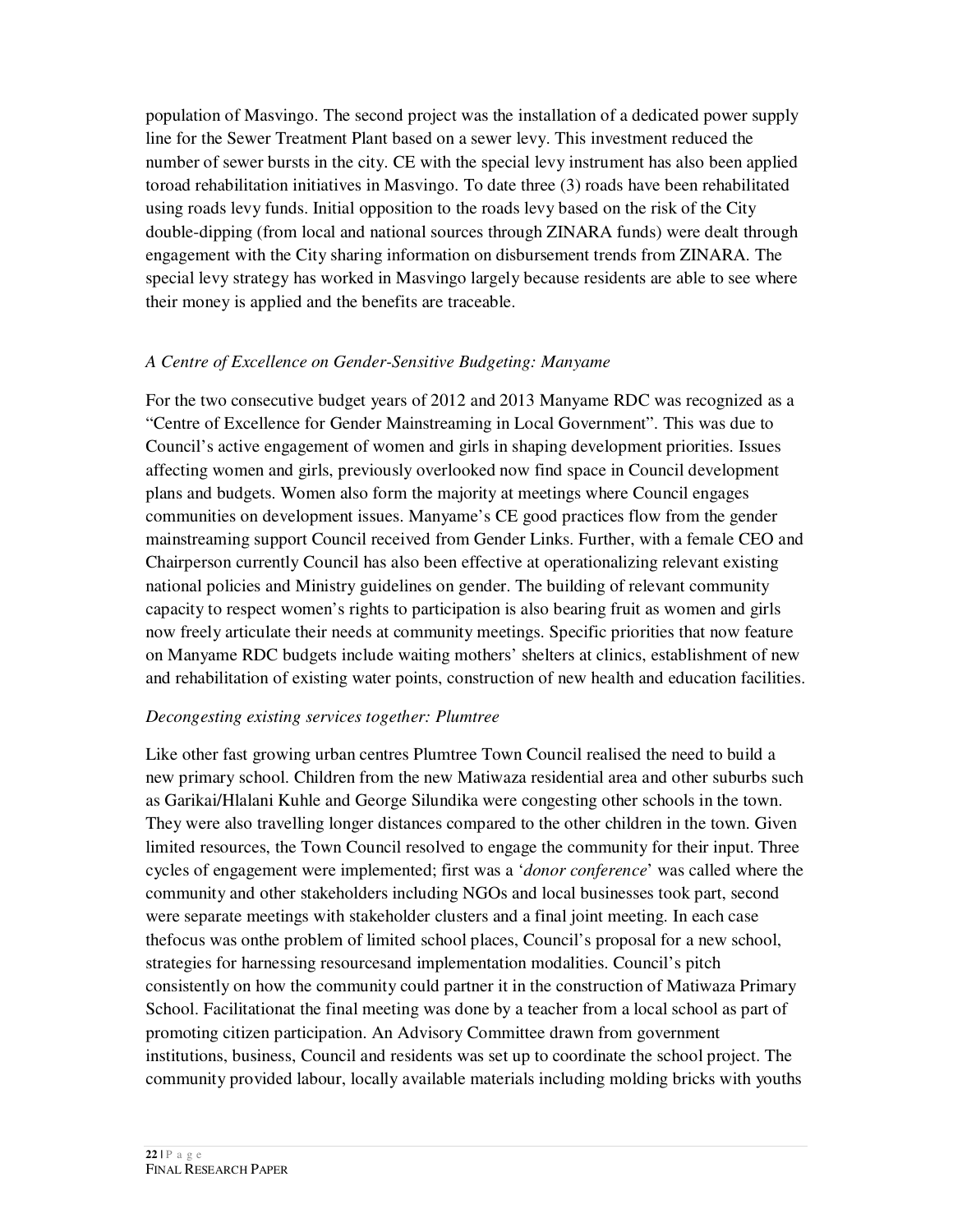conducting a fundraising marathon for the school whilst the business community provided most of the manufactured building materials.

#### *Qabangisisa i Bulawayo yakho: the real CBP*

The City of Bulawayo implemented community-based planning (CBP) between 2009 and 2011 as part of UN Habitat support on strengthening citizen participation. A total of 166 CBP Facilitators were trained. This included the 29 Ward Councillors and up to 5 community members per ward. All wards were able to prepare plans in a participatory and engaging way. Ward residents were involved self-assessments, reflection and planning based on identified priority issues. Techniques on which the CBP Facilitators were trained and used to gather and analyse data were i) historical timelines, ii) livelihood and well-being analyses, iii) institutional Venn-diagrams (institutional mapping and analysis), iv) strength-weaknessesopportunities-threats (SWOT) analyses, v) visioning and setting key result areas and vi) action planning. Priorities set in the Community-Based Plans included i) improving the cleanliness of neighborhoods, ii) establishment of cottage industries and vending sites, iii) transport and iv) review of by-laws. The contribution of the CBP process to Bulawayo's residents was that they were able to engage with their socio-economic circumstances, reminisce about how certain aspects of their areas came about and used to work, seek to understand the performance of existing socio-economic facilities, understand the roles of different institutions and use relevant insights to come up with plans. The thinking and horizontal engagement processes enabled trans-generational sharing of insights and drew Council and communities closer. It also helped Councillors be visible as champions of participatory ward plans. 21 of the 29 (72.4%) Bulawayo Wards prepared and submitted Ward Plans to Council. Council's Research and Contracts Management Unit helped with the packaging of the plans into documents that are being referred to up to now. The by-law review agenda that Council has followed over the years was influenced by the CBP process.

#### *'Organize and get involved in Council structures': Mutoko*

Mutoko RDC is one of the first Councils to implement civic engagement through *Participatory Budgeting* (PB) from 2001. This was under the Pilot Programme on Developing Local Governance by the Zimbabwe Government with USAID funding. The programme sought to enhance citizen participation in economic and political decision-making with intermediate results of i) improved civil society organizations' representation of citizen's interests, ii) more effective and accessible selected sub-national government institutions, and iii) local authorities more capable and open to citizen input. Activities implemented in Mutoko included preparing a comprehensive list of stakeholders by theme, spatial location and interest representation through a consultative process. Council identified informal traders, welders, vegetable vendors, carpenters, transport operators, black-granite miners, farmers, teachers, churches, health personnel, law-enforcement agents, war veterans, commerce, industry, women associations, political parties, government departments, Councillors, village and ward committees and traditional healers and leaders.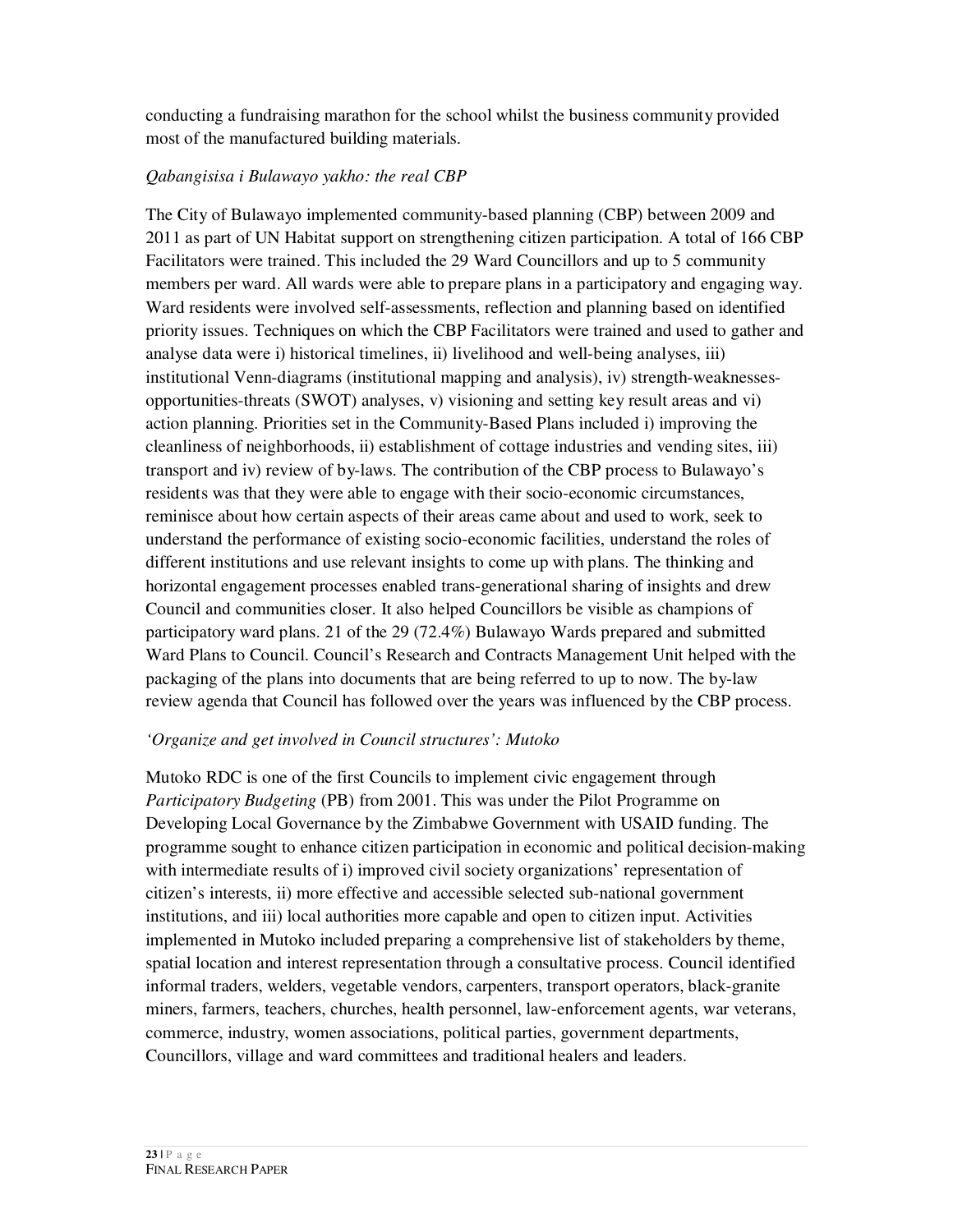The next step was developing a system for the various groups to feed into the local authority system i.e. unobtrusive complementing of the efforts of the elected and appointed Council officials. This resulted in the development of unique linksthe existing groups like traditional structures and institutions while engaging (on an ongoing basis) other groupings to become organized. The principal focus at the time was pre budget consultations. Each association in the Council area is encouraged to form an administrative committee to aid communication and consultation with Council in a formal way. All the known associations in Mutoko like Mutoko Informal Traders Association (MITA), Home Industries, Vendors and Residents Associations have substantive committees and constitutions. They have standing invitations toFull Council meetings (quarterly) and other Committee meetings (monthly). Council no holds pre and post-budget meetings annually at village, ward and district levels.

#### 4.2 SYNTHESIS OF CASE HIGHLIGHTS

#### *Opening up spaces for engagement*

A number of observations can be made from/about the cases presented above. There is a general opening up of spaces for engagement, shortening the cycles of planning, financing and delivery of needed services. The shortening of the cycles is proceeding from locating development conversations closer to where the services are (i.e. where the citizens are). In the process the often technical walls around service delivery planning, financing and delivery are pulled down. It is like opening the Pandora's Box which Mutare, Bikita, Chipinge, Insiza and Gwanda, Bindura and, among others, Masvingo cases show. Another point to make is that CE helps reduces suspicion and tension (Mhondoro-Ngezi), supports the search for application of more pro-poor and inclusive Municipal governance (Harare) that unblock seemingly intractable service delivery challenges (Bindura) and reorganize the local governance institutional architecture (Mutoko). Local or citizen-established structures in this case 9and in Rushinga as well) reflect the ultimate in local ownership of the development agenda including Council itself as direct participation becomes possible (and normal). Further, it enriches if not ease the role of Councillors making for better performance.

#### *Social Inclusion*

Previously hard to each groups like women and girls can be put at the centre of development debate with the weight of Council's technical and financial resources put behind their project choices (Manyame) while conflicts that would continue to stall development get resolved through state-civil society partnerships to leverage real change (Gwanda). The Gwanda case shows a different understanding of the oft-conceptualized enabling environment as formal laws and regulations to one focusing on relations at a much more operational (grassroots) level. The other conceptualization of 'enabling environment' for development is demonstrated in the Bulawayo CBP case. In this particular case the agenda for the review ofby-law was generated by the CBP process. In essence these

#### *Institutional reforms & practice transformation*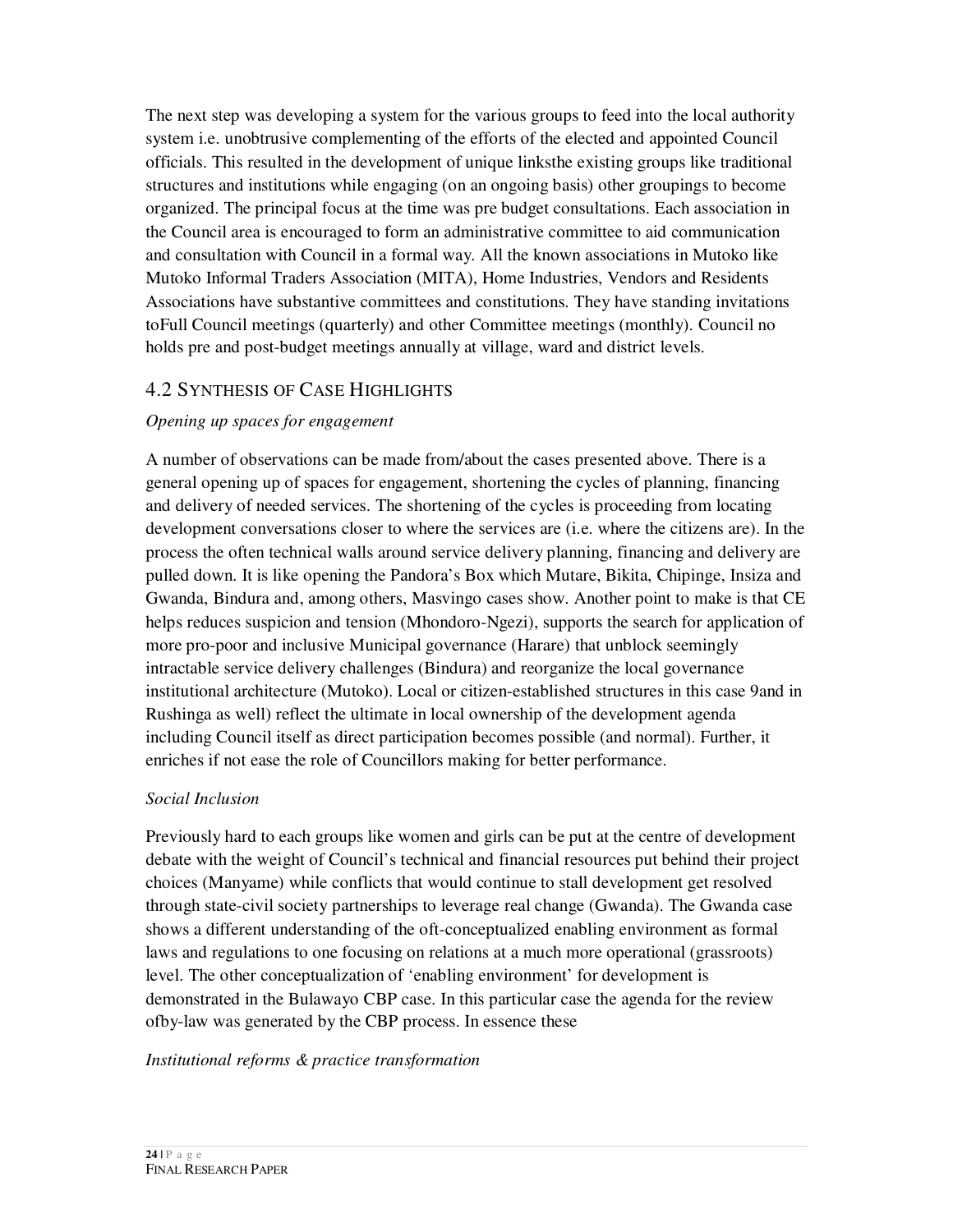The cases show two distinct areas of transformation. One is internal to individual Councils by staff and Councillor including setting up flexible CE platforms like Bulawayo's Call Centres and Public Relations Unit. Some of these innovations were discussed in section three and amount to a decidedly transformative 'opening up if not demystification' of Councils. The second relates to community-level transformation including growing realization of the challenges being faced by Councils prompting citizens (individual and corporate) to be more approachable by their Councils than hitherto. As such, demand and supply side transformations have ensued across all 17 Councils albeit asymmetrically. As noted earlier the transformation remains incomplete, shallow and structurally constrained by a combination of local-national political polarization and resilient mistrust of Councils amongst citizens. The increasingly formalized stakeholder databases and engagement fora are acting to sustain transitioning from the traditional fixation with elected representatives as principal if not only conduits for public participation.

## 5.0 ARE THERE CE RESULTS? COUNCIL PERSPECTIVES ON IMPACT

The cases discussed in the section above reflect considerable benefits to citizens and Councils. These CE benefits accruing to the 17 Councils can be clustered into three categories of i) service improvements, ii) relations with citizens and iii) structures and participation. This section discusses these in turn with examples to illuminate how citizen engagement is benefiting theCouncils.

## 5.1 SERVICE DELIVERY BENEFITS

There are specific projects that have been implemented following application of CE in the Councils. The projects span the whole array of services that Councils deliver and maintain. Critically, i) the actual selection of the projects and policies, ii) their location, and iii) the nature and extend of citizen contributions sets apart the projects the Councils cited from others implemented without CE. Specific examples from the study include:

- Installation and rehabilitation of bridges and making roads more passable with community and local private sector input in Insiza, Bikita, Umguza, Rushinga, Mutare and Gwanda;
- Establishment and refurbishment of clinics and waiting mothers' shelters in Manyame, Bikita, Mutare, Rushinga, Gwanda, Umguza and among others in Insiza;
- Establishment of a school in Plumtree, the two classrooms per year plan in Manyame and teachers' houses in Bikita's ward 29;
- Siting a new business centre in Rushinga. Village heads held a minuted meeting on this;
- Rehabilitation of water and sewer lines in the Kuma 1 area of Bindura;
- Community gardens in all wards and road tarring at Nyika Growth Point in Bikita;
- Refurbishing Budiriro Clinic and the Green Energy Project (solar traffic lights) in Harare;
- Water and sanitation improvements in Tsanzaguru and Crocodile suburbs in Rusape;
- Enactment of local legislation (by laws) for improved business regulation (including the informal sector) in Plumtree and environmental management across all Councils;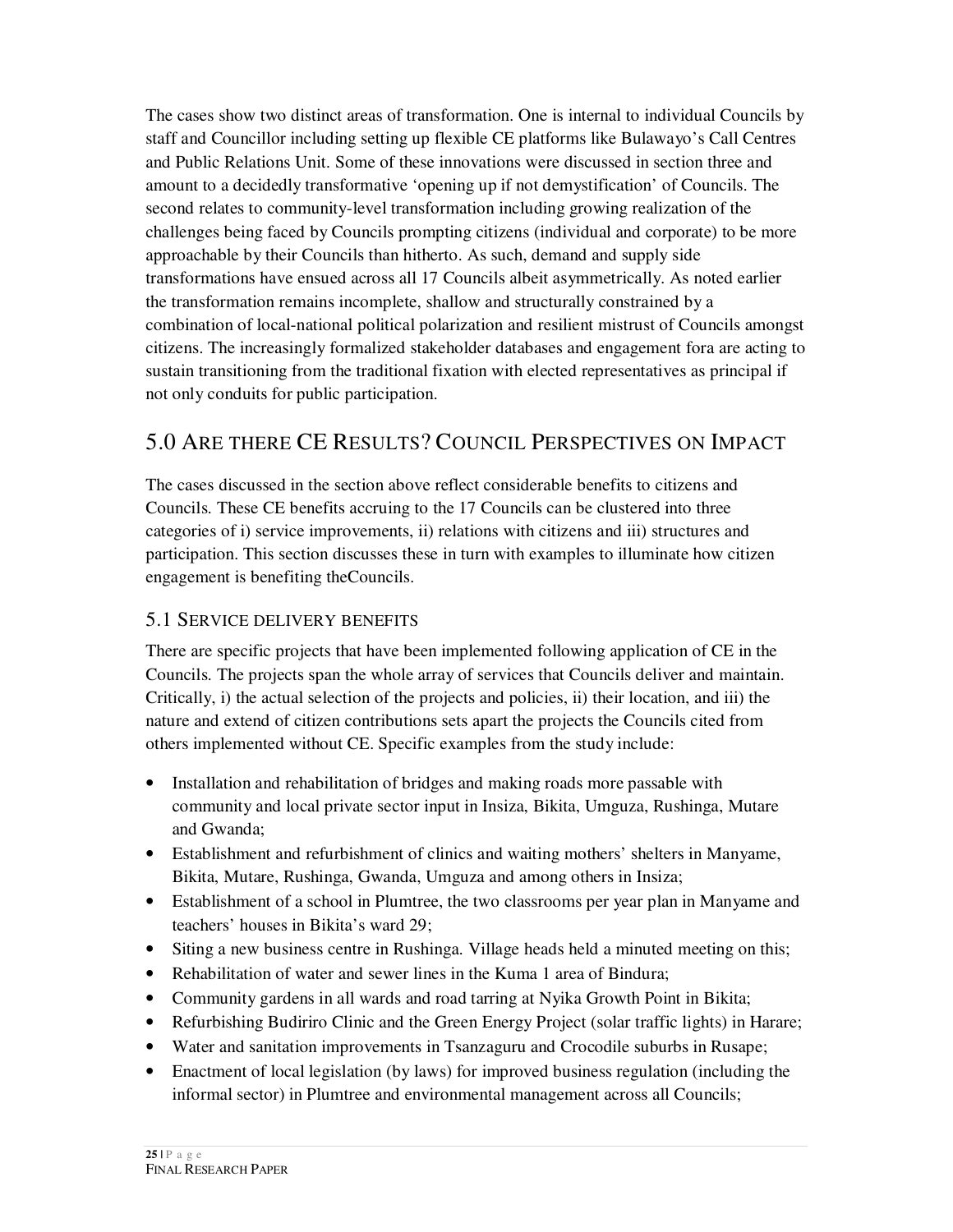- Initiation of recycling in Masvingo and Bindura, Ingwe Road rehabilitation, water and sewer augmentation in Masvingo;
- Improved sanitation and hygiene standards at the Mutoko Informal Sector Market, which is managed by Mutoko Informal Traders Association (MITA); and
- The Bulawayo Public Transport Policy, establishment of the Solid Waste Improvement Platform, Bulawayo Landfill Development and special water pipeline levies (Insiza and Epping Forest lines).

Improvements in service delivery were reported to be anchored on reduced ratepayer resistance.For instance, some Plumtree residents reportedly come forward uncoerced to negotiate payment plans. The City of Harare was offering a 30% discount on accounts paid up by December  $31<sup>st</sup>$  2015. Other Councils noted that CE had improved citizen understanding of Council planning and budgeting in ways that boosted revenue inflows. Bindura, Masvingo, Kwekwe and Bulawayo had started observing reduced vandalism of Council installed facilities and littering. Partnerships with the residents and local private sector contributed to reduced service delivery costs in Kwekwe.

#### 5.2 IMPROVING COUNCIL-CITIZEN RELATIONS

The implementation of CE was seen as reducing tensions and transforming institutional behaviours at Council and within communities. This ishelping to empower citizens and communities in terms of relating to Councils.In general this provides realistic scope for inclusive governance. Investments in improving mutual understanding of roles by both CSOs and individual Councils and installation of local facilitation capacity within existing and new structures were reportedly sustaining positive relations. Council-Resident Association relations have also seen marked improvements across the major urban centres.

CE has influenced Councils to institute changes to communication content and process. Increasingly the Councils are communicating their performanceregarding revenue collection and application, service delivery outcomes and challenges being faced more than hitherto. Councils are reducing bureaucratic and technical 'fortresses'. This is resulting in more informed citizens. For instance, the water works tours in Bindura, Masvingo and Kwekwe, among other Councils enabled citizens to understand their cities' water value chains. For Bindura, this facilitated agreement on water availability scheduling and demand management measures. Bulawayo City has always had this tradition of water availability and demand management transparency. Improvements in this area were also reported and corroborated by non-Council sources in the City of Harare and other study Councils.

Work on gender mainstreaming and social inclusion has strengthened social cohesion.Consequently,budget allocations towards projects targeting women and girls are being supported more than before. Councils reported that citizens were increasingly having confidence in them, CSOs were participating in Council activities more collaboratively, own initiative citizen visits to Council were increasing and traditional leadership support was increasing (e.g. in Bikita). Departmental and Council-wide stakeholder databases were also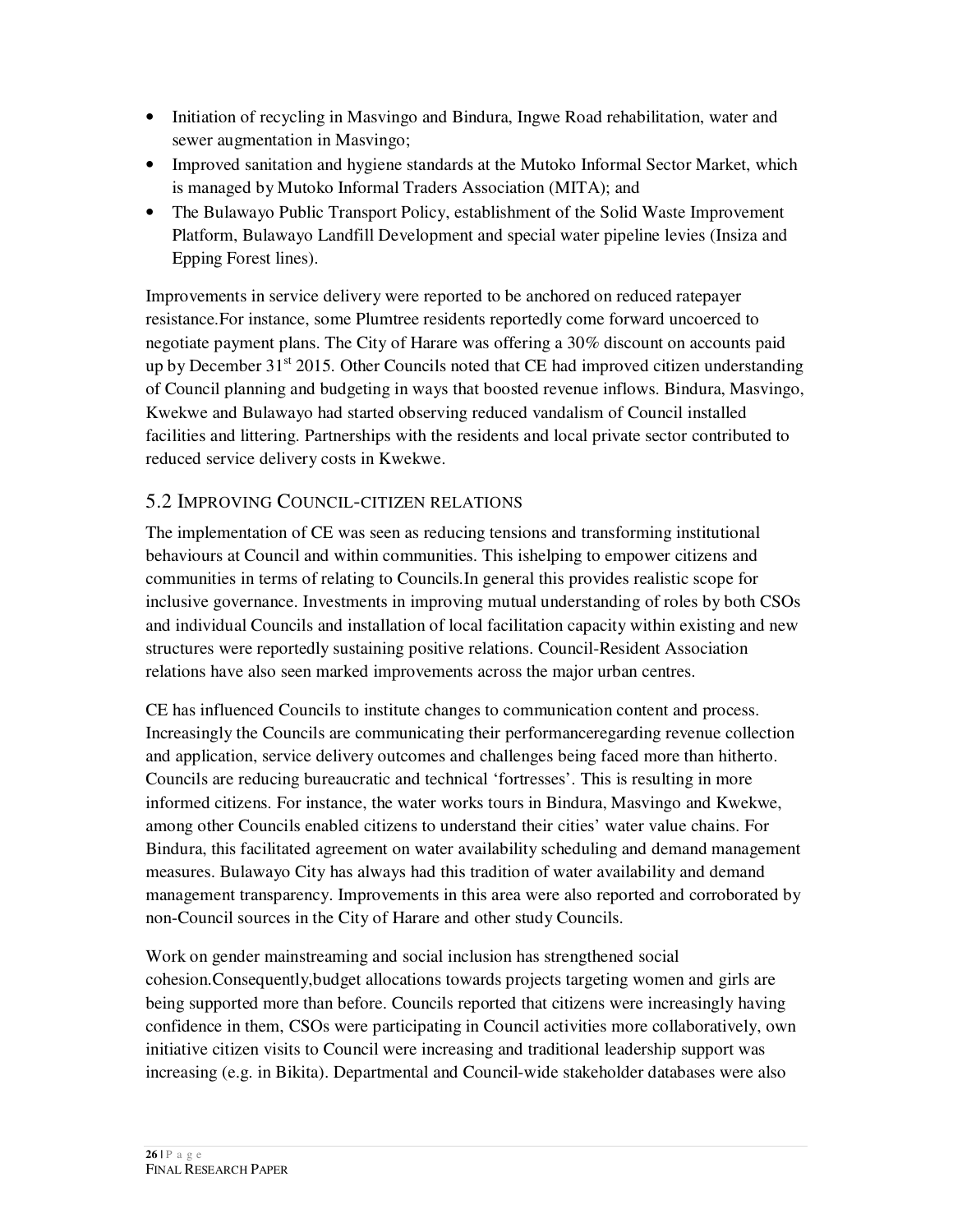facilitating engagement. Implementation of citizen priorities was also communicating stakeholder recognition by Councils easing tensions.

## 5.3 NEW SPACES AND STRUCTURES FOR PARTICIPATION

Beyond Council and Council Committees a number of more innovative spaces not seen as exclusively controlled by Councils have been created. Some of these are ad hoc and temporary while others are being institutionalized. Issue-Based Task Forces or Committees, Business Platforms and Councils' recognition of a broadening range of voluntary groups (se Figure 3 above) are creating scope for more participation than hitherto. The entering of these institutions on databases further facilitates ongoing contact.

Beyond Committees the Councils have also created spaces that respond to the need for CE. Examples include the Harare Mayor's Feedback Sessions, Budget Advisory and Executive Committees, Bulawayo's General Purposes Committee, the Solid Waste Improvement Platform and the practice of having its Councillors in strategic Corporate Boards (e.g. ZITF) and Mutare's District Assembly Forum. Manyame RDC has institutionalized an Annual Forum with national private sector organizations operating in its area (Econet, Net One, Telecel, Telone and Mining Companies). CBP work in Gwanda is credited with some changes to provincial development planning structures and processes in Matabeleland South.

The study noted limited institutionalization of processes of engagement with citizens (individual and corporate). The Council meeting in form and structure imposes limits on direct engagement beyond observation. As such, the groundswell of CE innovations is anchored on good practice, varies by Council and thus is dependent on the passion and skills that elected and appointed Council officials in place possess. Existing legislation and central government guidance on CE are arguably inadequate.

## 6.0 CRITICAL CE LESSONS

The 17 Councils have drawn a number of lessons from the combination of CE implementation benefits which include; i) service improvements, ii) relations with citizens and iii) structures and participation). The lessons drawn relate principally to Councils and are at the levels of citizens, Council and at the macro level.

In terms of lessons directly related to citizens a key lesson is *practical and meaningful respect for community priorities sustains citizens' interest in engagement*. Where the priorities are respected citizens feel engaged, respected as a core part of Council activities, begin to value the local authority and tend to start going out of their way to cooperate with Council in support of its efforts. Inviting stakeholders and/or citizens to meetings and other spaces for deliberation is only one part of the process. Strengthening the deliberation processes through implementation of agreed actions and jointly reflecting on outcomes of such implementation enhances chances of future engagement/participation. In general, where citizens understand their Council and their role in its work they tend to work better with it.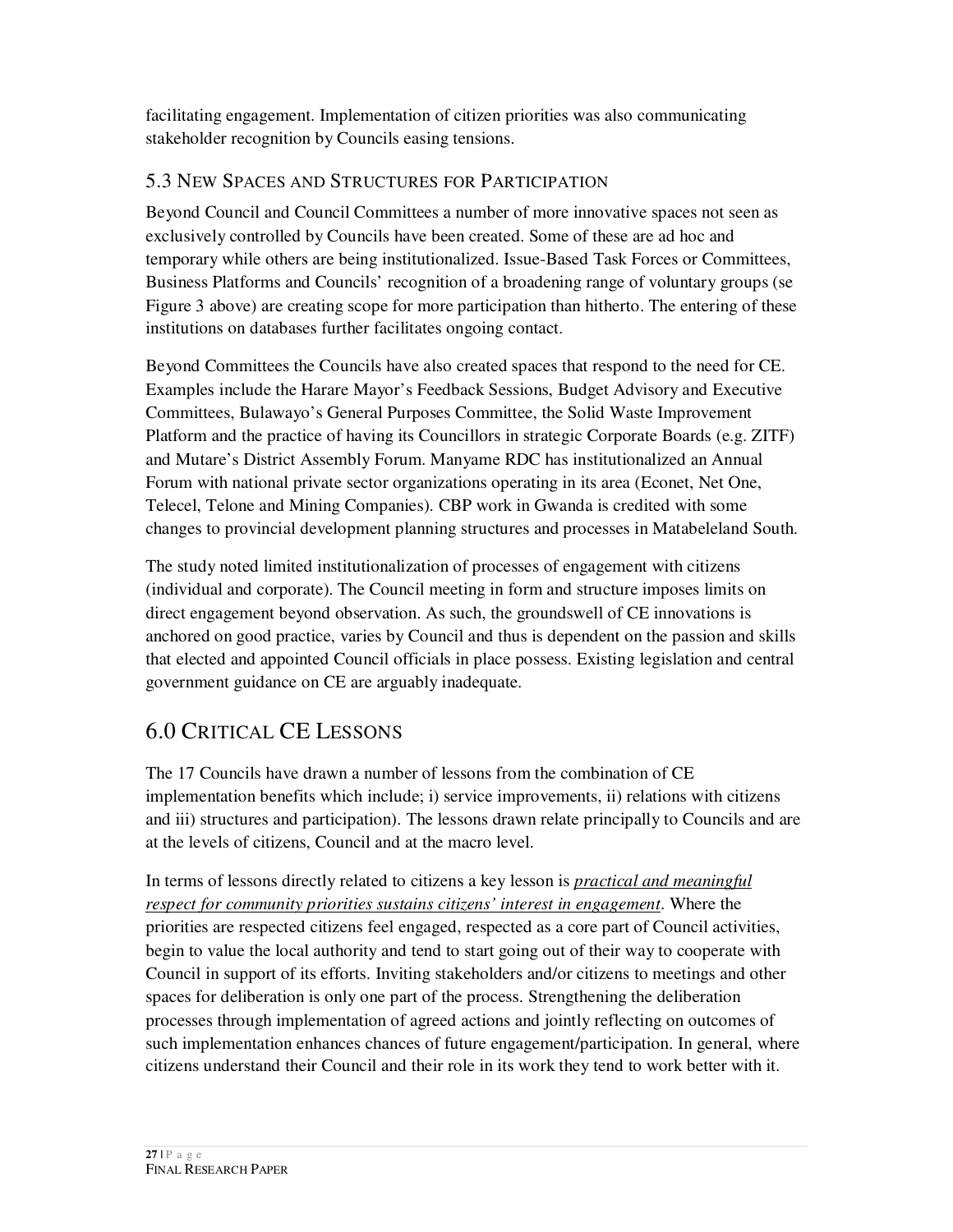Additional to the above lesson is the importance of *ongoing mutual learning, general respect and capacity development* from as many joint actions as is possible (learning from and by doing) and carefully planned and facilitated training of those in the forefront of CE at Council and the community level. Not all those who are formally expected to steer CE processes (Councillors, appointed officials of Council and different types of community leaders) have the right skills, value and understand its importance. As such, broad or universal and uncritical support for CE should not always be assumed to exist at all levels. Council officials (appointed and elected) need sharper governance skills to effectively facilitate CE.

*Attitudes and the practical actions of senior Council management and political leaders* (Mayor/Chairman and CEO/Town Clerk) are critical particularly in the determination of who is engaged, allocation of resources towards CE activities and implementation of what is agreed. Successful institutionalization requires senior officials (appointed and elected) to be active in CE processes. Further, they should not be seen to be creating the impression or sending the message that some stakeholders are more important than others. Where Council leadership engages citizens its supervision of subordinates or colleagues improves and citizens feel respected. This is because the strategic visibility of Council leadership at grassroots levels makes Council decision making spaces more accessible to citizens. A deduction made by the study in this respect is that *executive stability and clear succession planning at Council aid CE institutionalization*. This occurs through building of institutional memory and enhanced capacity to treat different stakeholders fairly.

*CE processes require flexibility* consistent with learning and interest contests. Care needs to be taken to establish checks and balances as well as institutionalization of ad hoc processes lest CE outcomes consistently reflect interests of more articulate or simply noisier and organized groups ('elite capture'). In balancing and managing competing interests and groups it is critical to avoid the 'tyranny of the majority and better organized' as this tends to exacerbate inequality As such, systems for orderly and transparent shifting from basic to strategic, informal to formal are needed. A related lesson is *balancing devolved ownership and driving of CE and Council-wide vision* including considerations for equity. This is because while CE processes are adapted to different social, political and economic citizen clusters the focus of the engagement is on making a whole-of-Council impact. Ensuring that the 'whole is more than the sum of its parts' thus requires framing CE in a strategic manner. CE around vending and urban public transport presents this particular challenge of subjecting the interests of one group (itself disaggregated) to those of others and the Council as a whole. Related to flexibility is the need to practically *operationalize the often cited 'open door policy'* adopted by Councils. Because the door could potentially lead to no one (and no decisions or responses to citizen demands) care has to be taken to create actual CE structures and systems. The Public Relations, Customer Care and suchlike functions need better attention than hitherto.

Councils that lead on CE have learnt that stakeholders and their interests evolve, new groups and interests also emerge over time and CE processes need to be open to this reality. The different stakeholders understand, affect and are affected by issues differently and view Council responses differently based on their value premises. Because Councils are principally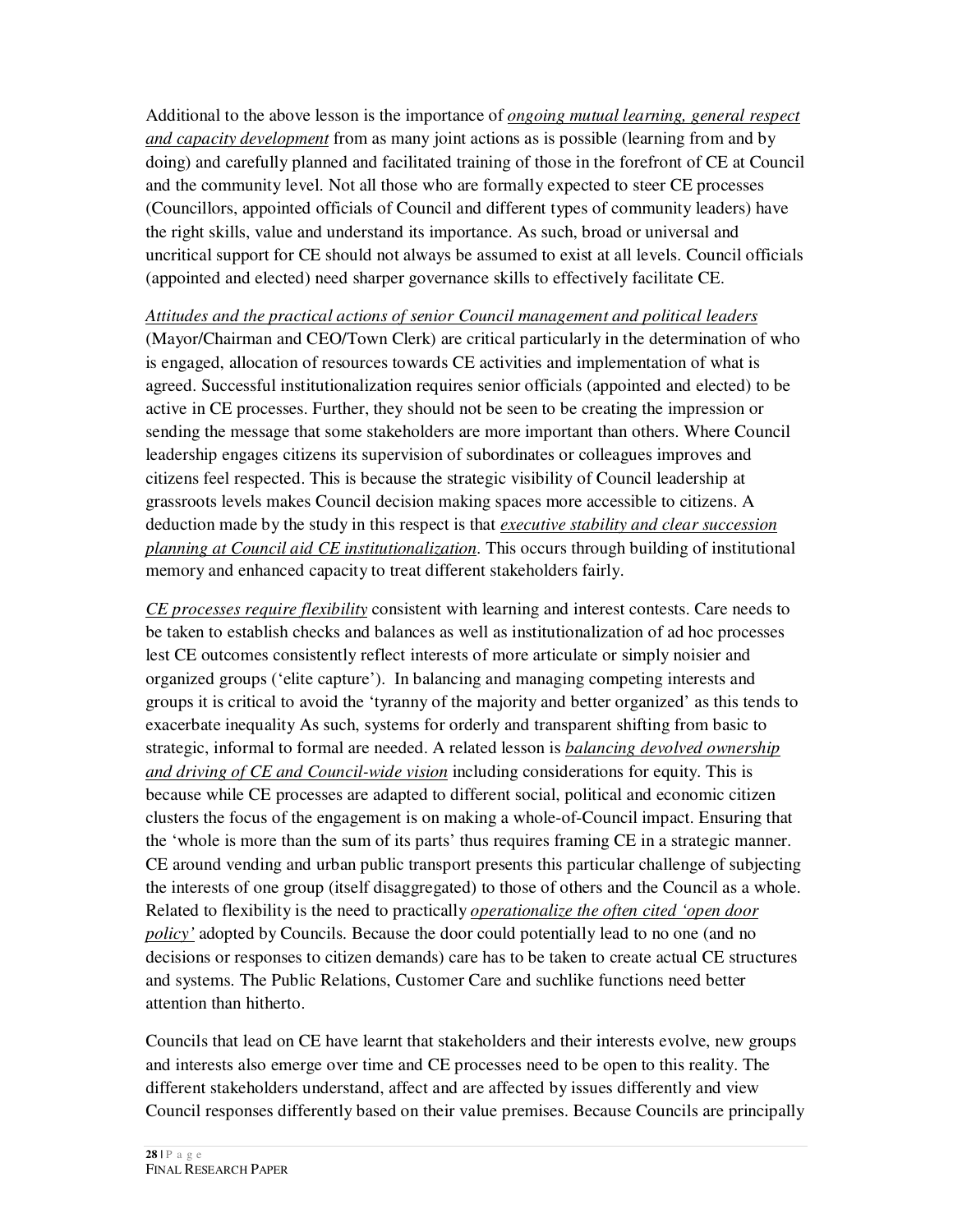political institutions and policy makers/Councillors are politicians *CE is therefore a political process*. The individual and collective politics of Councillors affects their role in Council and the community with implications for Council performance overall. Councillorship is thus an important area for ongoing CE.

Councils' financial propriety and prudence have pride of place in CE. *Successful CE processes do not skirt money issues*. This is because meaningful CE leads to practical actions or delivery with financial implications. Prudent investment of often scarce resources and providing evidence of such propriety begets further support thus strengthening CE. The provision of evidence implies openness on the part of Council to present successes and failures with reasons and follow-on actions. Such communication is at the core of building trust in Council.

*A central or inter-Council Focal Platform for CE learning, action and reflection* would enhance the practice including consolidating meso and macro policy making. The Ministries responsible for local government could steer this in a demand-responsive way within the overall framework of policy and law development in light of the Constitution of Zimbabwe 2013. An allied lesson is that *the whole governance system has to show commitment to CE*. This should be seen in how non-Council institutions at the local, provincial and national levelsconduct their business. This can be seen in the way they respect citizens' priorities and institutions including Councils and CSOs.

Lastly, *CE is a key instrument for development planning and coordination*. Its role in the building of relations and understanding goes beyond statutory structures and processes. A consequence of this is that multiple communication platforms and media are needed as part of boosting and democratizing reach. Going beyond statutory structures and processes found expression in installation of local facilitators providing traction to CE processes.

# 7.0 CE KNOWLEDGE MANAGEMENT AND INFORMATION DISSEMINATION

The lessons drawn by Councils have been consolidated into knowledge products and disseminated using a variety of methods. The documentation and dissemination processes have however not been sufficiently systematic and widespread. The principal dissemination routes have been the formal structures of Council Committees, reports to the Ministry responsible to local government, staff forums, videos and documentaries, newsletters, pamphlets/flyers, Council calendars and the local authority associations. Staff forums hold provincial and national level meetings with some producing and publishing papers like the Housing Directors for urban areas. A 2012 publication by the Forum included CE good practice cases and standardization of procedures on working with cooperatives and other community based housing organizations (Chatiza 2012). Those running Newsletters/Magazines are Bulawayo (*Masiyepambili*), Harare (Sunshine News), Masvingo (*Chindingwana Cheruzivo*), Plumtree (*Tjedza*) and Mutoko (Mutoko Times). The two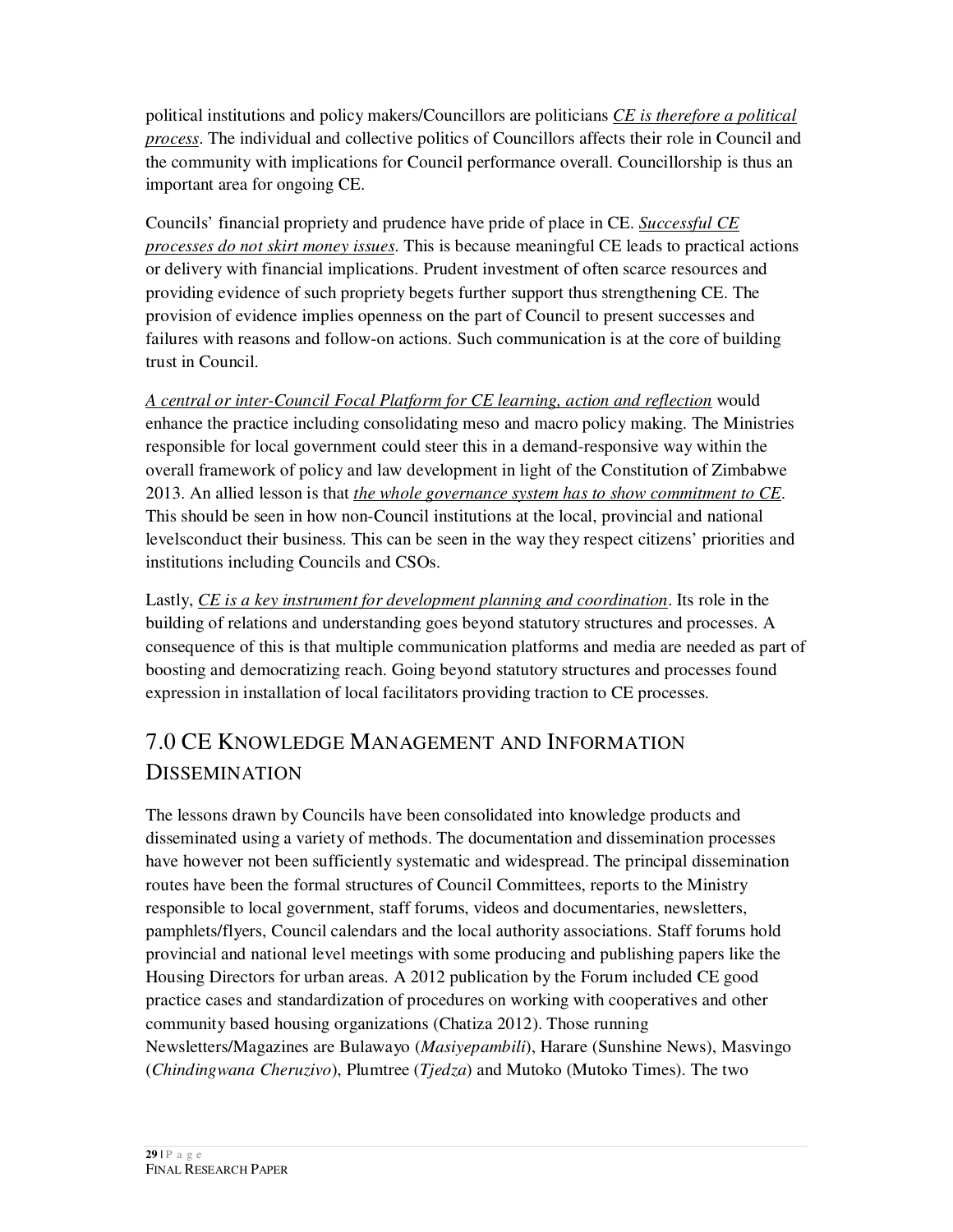Ministries responsible for local government have exhibited gaps in terms of processing CErelated material shared by Councils to distil relevantpolicy guidance.

ICT platforms are complementing the use of notice boards (Council and non-Council), physical letters and use of social networks to pass on and receive information as part of CE. An increasing number of Councils are including citizens in exchange visitsto other Zimbabwean local authorities around specific issues. Bindura, Bulawayo and Harare have hosted other Zimbabwean Councils learning about different thematic issues. Insiza, seconded its staff to Bubi RDC on CE and related knowledge exchange. Teams from Masvingo, Harare and Bulawayo have visited Councils locally and internationally as part of existing twinning arrangements.

Additionally there are CSO/NGO organized learning and sharing platforms. An example is the spaces that Gender Links organizes for the Councils on its programmes (Manyame, Harare, Bulawayo, Masvingo, Kwekwe, Umguza, Bindura, Rushinga and Rusape). Councils also mount pavilions at regional and national trade exhibitions like Agricultural Shows and the Zimbabwe International Trade Fair. The City of Bulawayo is planning its own exhibition to be branded 'My Bulawayo Explore' to enhance residents' ownership of the city. Additional information and CE mechanisms relevant to knowledge management include holding media briefings, inviting the media to cover Council events, holding feedback meetings, press advertisements or notices and sponsoring a regular column in a local newspaper (Masvingo). Urban Residents Associations have also become a key conduit for information dissemination.

The media management framework in Zimbabwe has generally not been open enough to allow more robust engagement. For instance, despite being government at local level Councils are also required to notify the Police to meet with residents. Failing that proposed interactionsdo not occur. Further, low cost mass media communication (especially community radio stations) controlled by Councils or CSOs existing in their areas is absent. This has limited CE and general dissemination of information. The efforts of twoHararebased private radio stations (ZiFM and Star FM) while inadequate to cover the many Councils that could potentially benefit from this medium is showing how much radio could aid meaningful CE. This gap is consistent with the deficits in the deepening of Zimbabwe's national and local democracy.

## 8.0 CONCLUSION: DEEPENING CE IN ZIMBABWE

The study shows thriving CE experiences in the 17 Councils and how it can be deepened across Zimbabwe drawing on the lessons highlighted by this study. However, current CE practicesare focused more on pre-decision consultations and information dissemination than post-decision and implementation engagement. The good experiences from these Councils are against a background of local and national constraints to effective CE. Some of these challenges relate to closed organizational structures and cultures at Council level and in the rest of government. Inter-agency competition within and across local, provincial and national levels also exacerbates mistrust and entrenches knowledge asymmetries that frustrate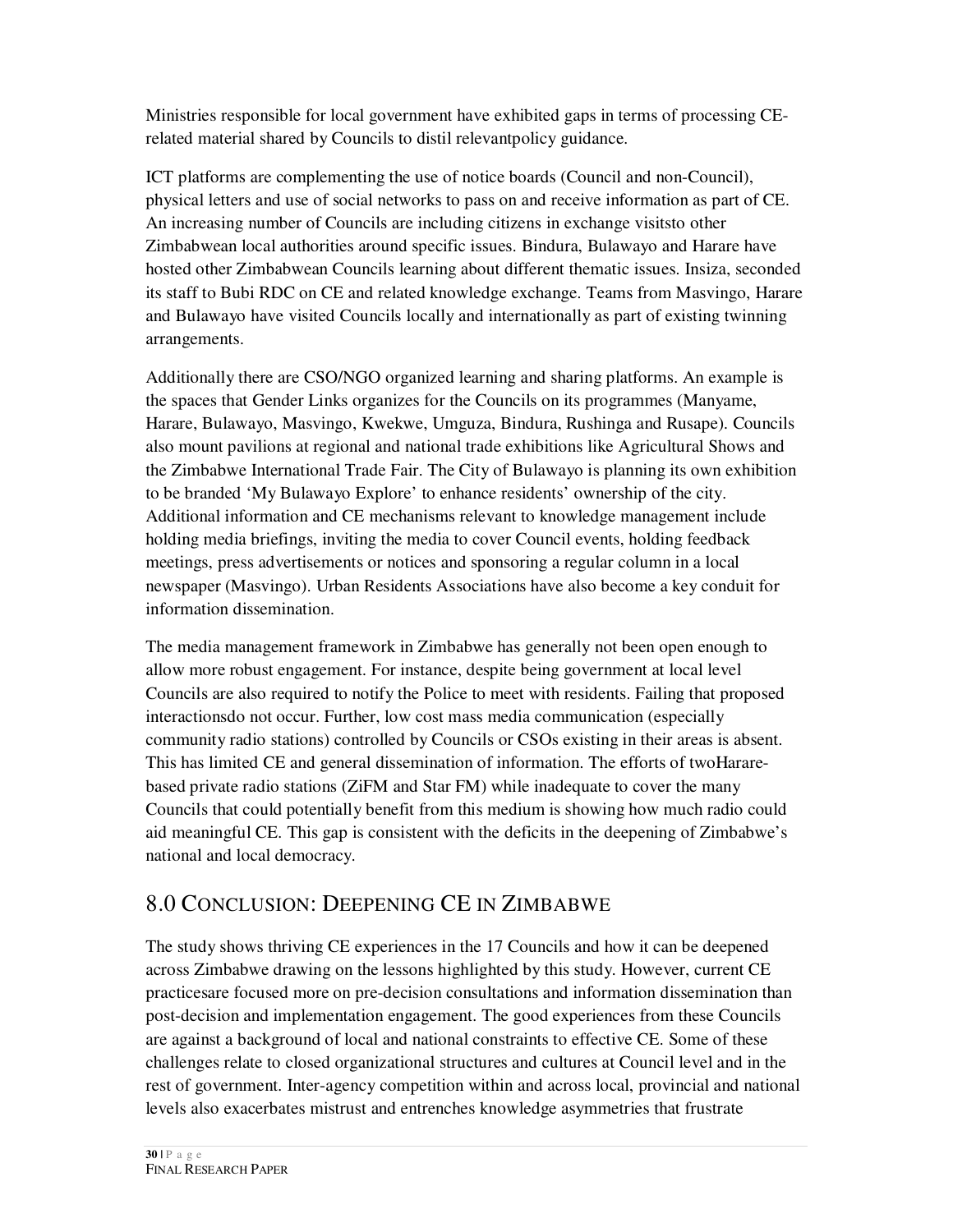engagement. Some of the asymmetries are deliberately created and sustained in the process of pursuing polarizing party-based political interests. Some stakeholders' scepticism of Council processes arises from a history of having been mobilized by one political party or politician to undermine the functionality of a Council controlled by another party. The case of informal and mainly pavement vendors in Harare is instructive in this instance. As such, the real importanceof Councils as public institutions has in some instances been undermined. Nonformalization of some CE methods or mechanisms also creates discontinuities against previous encounters with Council non-responsiveness. These contradictions need urgent resolution.

It is fair to suggest that Zimbabwe has a generation that isn't fully aware of what a fully functional local authority is and more importantly what it means for their livelihoods. The informality around land and housing access, chaotic public transport system not fully run by the state since 1991 and, among others the multi-provider yet generally incompetent model for public service delivery (in the employment generation, economic regulation, water, road and sanitation sectors) has practically unhinged citizens from local public institutions. The practical settings of local governance inherent in good CE have been negatively affected if not destroyed. The 17 Councils show critical resilience in terms of retaining a modicum of local Council relevance and valuing of citizen input as a pillar of good governance.

Because of the recent state-led informalization of public service delivery especially in land and housing citizens may be forgiven for imagining local development being possible without viable Councils. However, the bane of tenure insecurity that firmly detracts from full connection to the formal urban and rural local authority services and by extension the rest of the national economy is decidedly re-asserting importance of viable Councils. National resource pillage and high-level corruption have been a direct result of 'killing institutions' for political expedience. Home demolitions and land dispossession often without full due process reflects the high prices payable when viable and democratic Councils are ignored. The reverse is also true to the extent that Councils that renege on engaging citizens and protecting fundamental rights become so irrelevant as to be ignored by citizens.

As argued in this paper CE is local governance. As such, Council leadership of CE is both a means to local government building and essentially why Councils exist. While the absence of a national policy framework has not stopped the leading Councils on CE from implementing it such a framework will help weaker Councils to embrace the practice.Addressing existing weaknesses in CE knowledge management would help adoption of good practices. This study confirms that good practices exist beyond the few local authorities usually mentioned in terms of having rapport with citizens. More work is however needed to conduct longitudinal studies on CE around the key lessons and impact identified by this current study. The innovative CE structures (both formal and ad hoc or project-specific) also require deeper analyses particularly to draw implications for existing local authority structures, the role and quality of Councillorship as well as inter-governmental relations in a devolved system as provided for by the Constitution of Zimbabwe 2013.